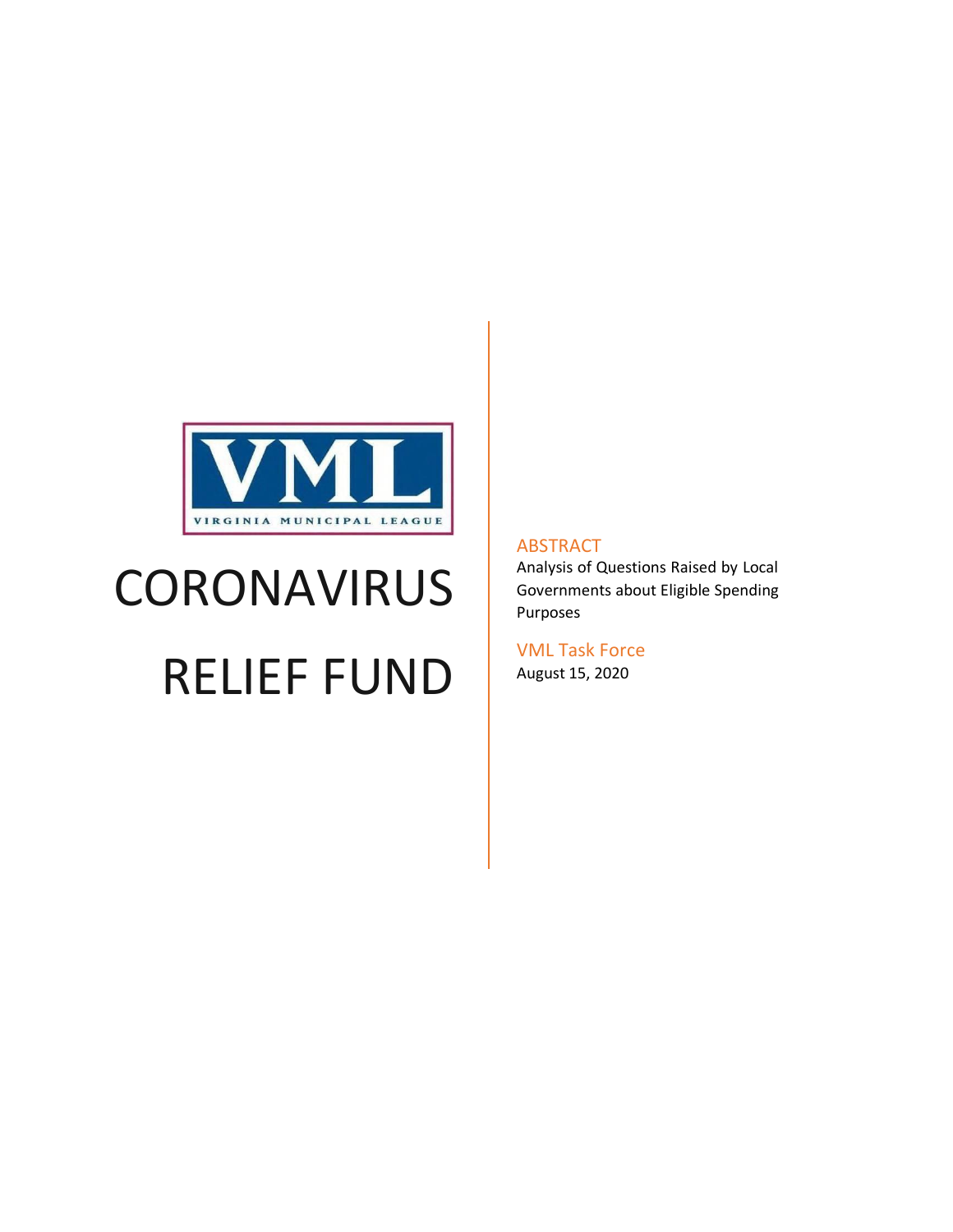# Contents

| In General: 3                                                                                   |  |
|-------------------------------------------------------------------------------------------------|--|
|                                                                                                 |  |
|                                                                                                 |  |
|                                                                                                 |  |
|                                                                                                 |  |
|                                                                                                 |  |
|                                                                                                 |  |
|                                                                                                 |  |
|                                                                                                 |  |
|                                                                                                 |  |
|                                                                                                 |  |
|                                                                                                 |  |
|                                                                                                 |  |
|                                                                                                 |  |
|                                                                                                 |  |
|                                                                                                 |  |
|                                                                                                 |  |
|                                                                                                 |  |
|                                                                                                 |  |
|                                                                                                 |  |
|                                                                                                 |  |
|                                                                                                 |  |
| City of Newport News Employee Hours Charged to COVID-19 Prep/Response Total Hours by Department |  |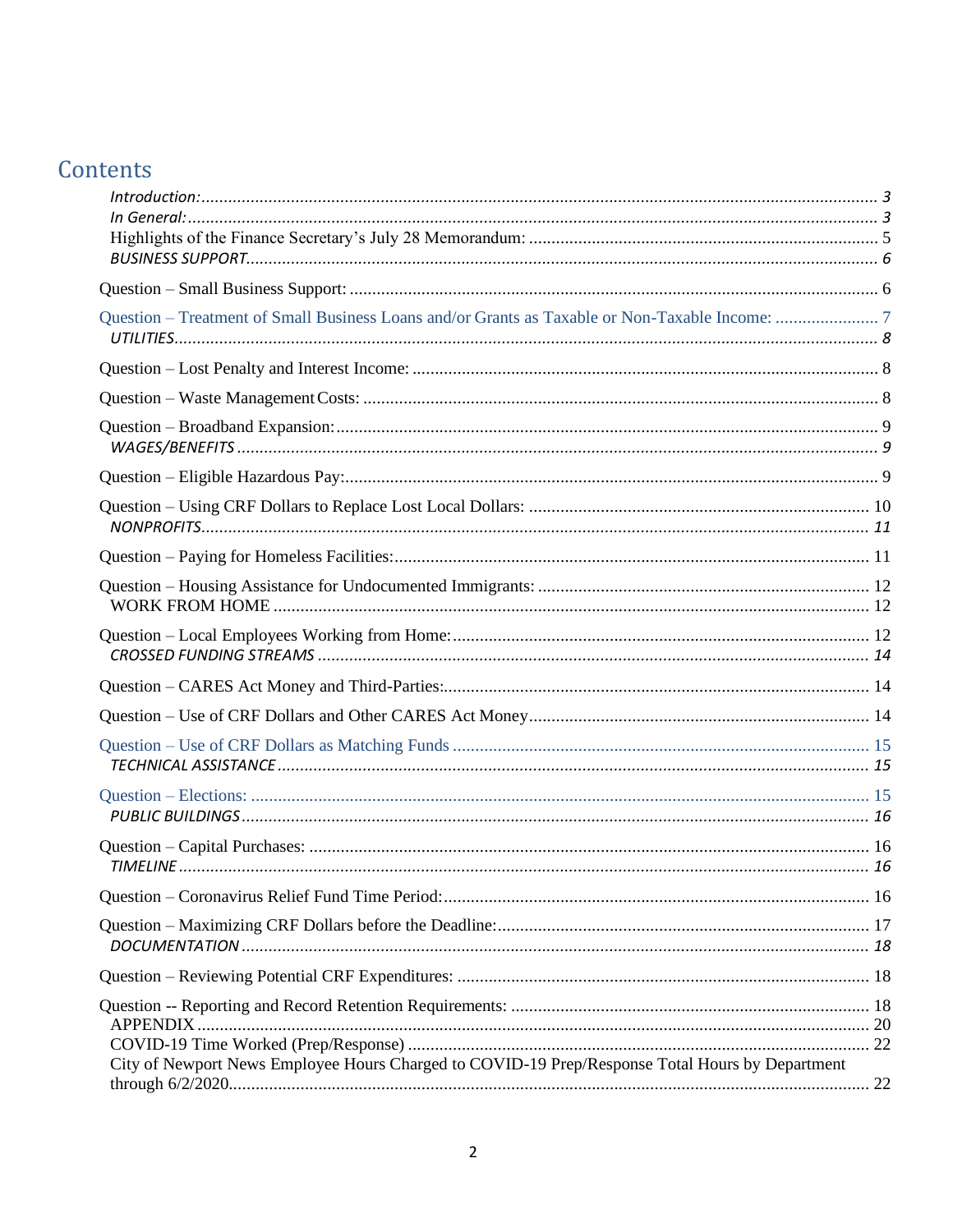# **CARES Act Funding** *An Analysis of Questions on Eligible Spending*

#### <span id="page-2-0"></span>*Introduction***:**

The information below is VML's analysis of questions raised by localities. These questions were specifically asked by City and Town Managers, local elected officials, local government attorneys, local Finance and Budget Directors, and others all concerned about the spending of federal CARES Act money appropriated to the Coronavirus Relief Fund (CRF) and possible post-spending audits undertaken by either the federal government or the Commonwealth of Virginia. The analysis does not address other provisions of the CARES Act that appropriated additional money for existing federal programs like CDBG, Public Education, FEMA, etc.

*Information on these appropriations can be found in a recent [presentation](http://sfc.virginia.gov/pdf/committee_meeting_presentations/2020/Interim/051920_No1_SOF.pdf) (beginning on page 16) made by Secretary of Finance Aubrey Layne, Jr. to the Senate Finance Committee.*

The analysis does not constitute a legal opinion but does represent the reasonable judgement of a special VML Task Force and VML policy staff. The analysis itself is based on the guidelines and FAQs issued thus far by the U.S. Department of the Treasury and by actions taken by the Commonwealth. *The Treasury Department's guidelines and other materials can be found [here](https://home.treasury.gov/policy-issues/cares/state-and-local-governments)*.

As a first-step in tracking and documenting the expenditure of federal CARES Act money, VML recommends that member localities review the work done by the City of Falls Church, specifically the Excel spreadsheets dealing with COVID-19 payroll expenses and COVID-19 supply expenses. Other COVID-19 information can be found on the [VML website.](https://www.vml.org/coronavirus-resources/)

If you have questions or comments, or wish to share or post to the Internet, please respond to Neal Menkes at **[nmenkes@vml.org](mailto:nmenkes@vml.org)** or to Jessica Ackerman at [jackerman@vml.org.](mailto:jackerman@vml.org) This document will be updated as new information becomes available.

#### <span id="page-2-1"></span>*In General***:**

- Expenditure must occur between March 1 and December 30 but invoice payment can occur after the end date but should occur within 90 days of the cost being incurred
- Costs are incurred if the activity is completed by Dec 30
- Vendor's failure to deliver by Dec 30 does not automatically prevent use of CRF fund as the reason is beyond the localities control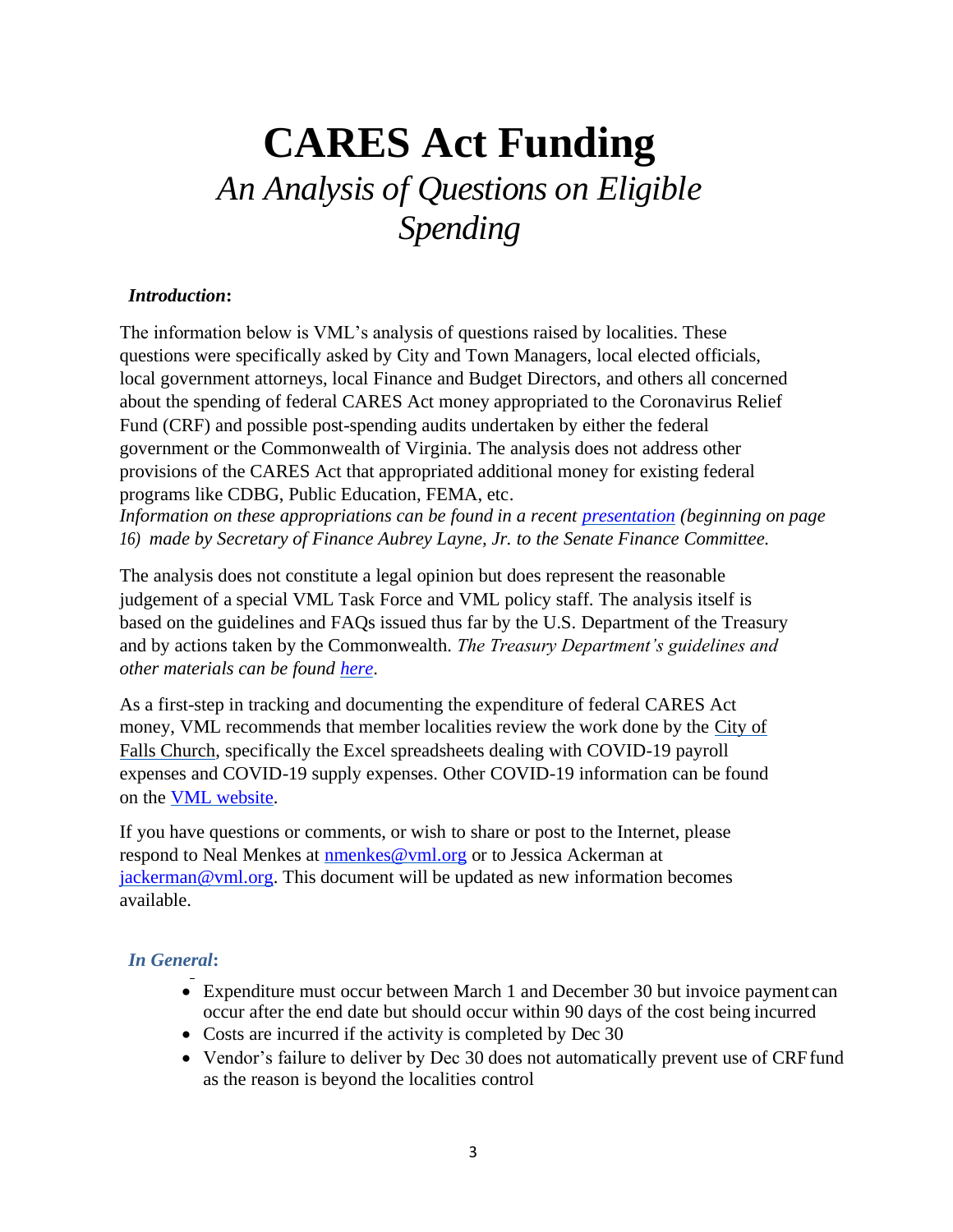• Applies to sub-recipients (i.e. towns and non-profits)

On June 30, the U.S. Treasury Department [updated](https://home.treasury.gov/system/files/136/Coronavirus-Relief-Fund-Guidance-for-State-Territorial-Local-and-Tribal-Governments.pdf) its previously issued guidance on "Costs incurred during the period that begins on March 1, 2020, and ends on December 30, 2020."

According to the document, Treasury "is clarifying that *for a cost to be considered to have been incurred, performance or delivery must occur during the covered period but payment of funds need not be made during that time (though it is generally expected that this will take place within 90 days of a cost being incurred).* The previous guidance declared that a cost is incurred only when the responsible unit of government had expended funds to cover the cost.

Goods delivered in the covered period need not be used during the covered period in all cases. The cost of a good delivered in December in order to be available for use in January could be covered using payment from the Coronavirus Relief Fund.

A vendor's failure to complete delivery or services entered into a contract before December 30, 2020 will not affect the ability of the local government to use CRF dollars to cover the costs of such goods or services provided that the delay is due to circumstances beyond the local government's control.

This much-needed flexibility does NOT apply to the use of CRF dollars to make up for local revenue shortfalls. That dictate remains in place. A violation could result in loss of state dollars for your locality as Virginia Secretary of Finance Aubrey Layne warned localities in his [May 12, 2020 memorandum](https://www.finance.virginia.gov/media/governorvirginiagov/secretary-of-finance/pdf/SOF--Memo-to-Localities-5_12_20.pdf) to local Chief Executive Officers, Managers, or Administrators. Secretary Layne reiterated this point in his [July 28, 2020 memorandum](https://www.governor.virginia.gov/media/governorvirginiagov/secretary-of-finance/pdf/SOF--Memo-to-Localities---2nd-Round---07_28_20.pdf) to localities.

Allocations were sent to states based on population. Each state received 55 percent of its share based on total state population and the remaining 45 percent was based on the local populations of each state's cities and counties. Fairfax County as the sole locality with a population greater than 500,000 receives funds directly. All other CRF funds were distributed to the states to determine the allocations to localities. Gov. Northam used a per capita methodology for distributing roughly half of the money *in the two rounds* that can potentially be set aside for localities.

Virginia received approximately \$3.1 billion as its share of the CRF total. This amount does not include the \$200.0 million for Fairfax County.

The CARES Act provides that payments from the CRF only may be used to cover costs that:

1. are necessary expenditures incurred due to the public health emergency with respect to the Coronavirus Disease 2019(COVID–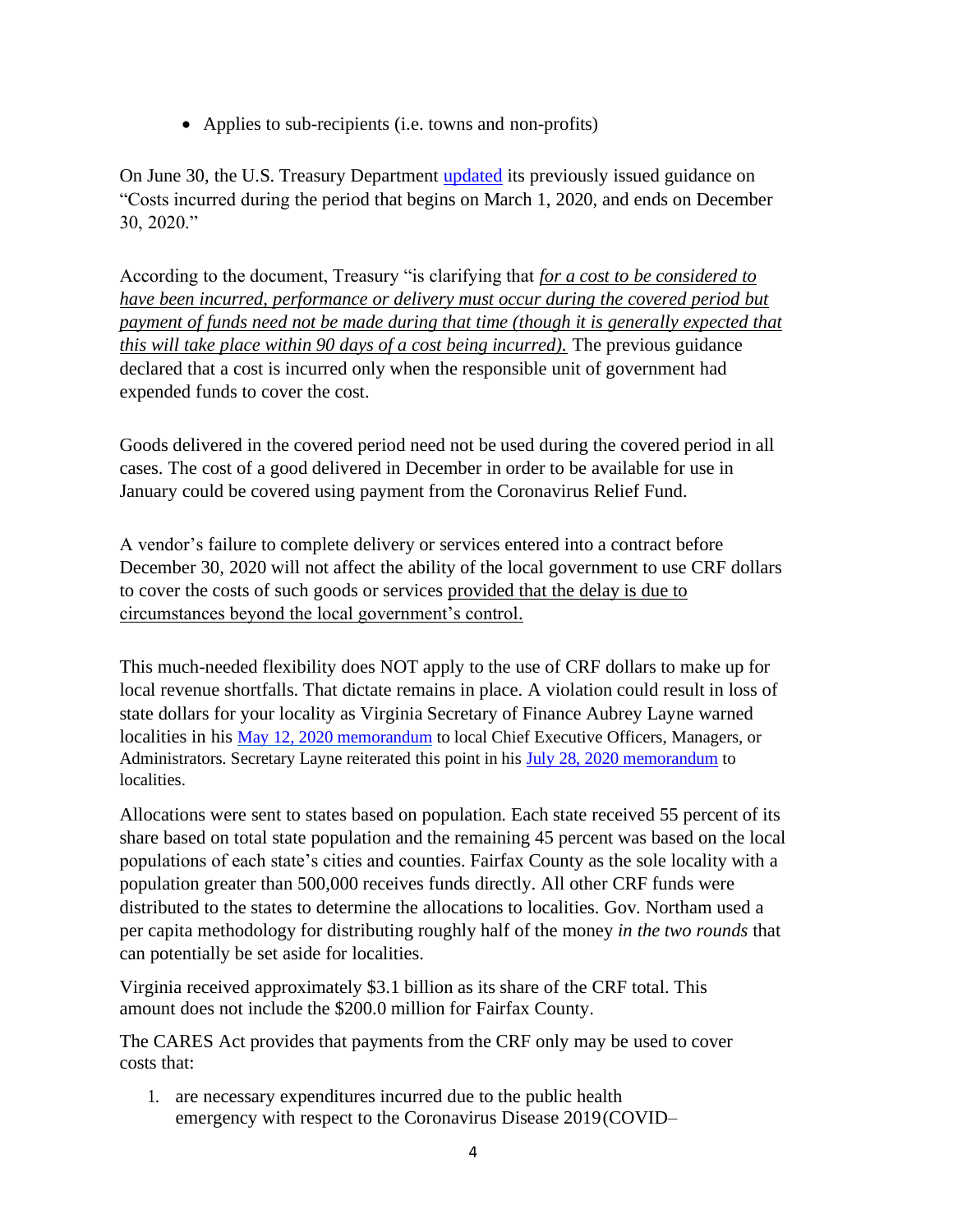19);

- 2. were not accounted for in the budget most recently approved as of March 27, 2020 (the date of enactment of the CARES Act) for the State or local governments;
- 3. were incurred during the period that begins on March 1, 2020 and ends on December 30, 2020. (A cost is incurred when the responsible unit of government has expended funds to cover the cost.); and
- 4. are used for the direct costs associated with the response to the COVID-19 pandemic and **cannot be used to make up for revenue shortfalls**.

| <b>Business Support</b>        | <b>Spending Prioritization</b> | <b>Utilities</b> |
|--------------------------------|--------------------------------|------------------|
| <b>Crossed Funding Streams</b> | <b>Public Buildings</b>        | Wages/Benefits   |
| Documentation                  | <b>Technical Assistance</b>    | Work from Home   |
| Nonprofit Support              | Timeline                       |                  |

The questions and analysis are organized into eleven broad categories:

#### **Highlights of the Finance Secretary's July 28 Memorandum:**

- <span id="page-4-0"></span>• After the second round the state will have distributed 100 percent of the local allocations the Commonwealth received under the CARES Act providing a total of \$1.3 billion for local governments. Allocations will be based on population as was done in the first round of distributions, meaning the second round of allocations for cities and counties will be identical to the first-round amounts.
- To receive the second allocation, localities are required to submit a new certification form and complete an online survey regarding the use of the CRF funds. As soon as these two documents are fully completed and submitted, the Department of Accounts will initiate the transfer of funds to the local Treasurer. Localities may expect to receive the transfer by the state Comptroller within five business days following confirmation of receipt of these completed documents. The due date for both documents is August 10. The Northam Administration specifically wants the survey information prior to the August 18 Special Session.
- All of the same conditions and requirements that existed for the first round of CRF allocations continue for the second round of allocations.
- As in the first round, counties must ensure that an equitable share of the CRF funds it receives are shared with and granted to each town within its jurisdiction.
- The Commonwealth has partnered with Accenture to create a survey to collect data on how each locality has used or plans to use its allocation of CRF funds. The survey instrument, which must be completed online, will be made available later this week by separate communication. This communication will include instructions regarding access to and completion of the survey. For questions about completion of the survey, please contact Jason Saunders, General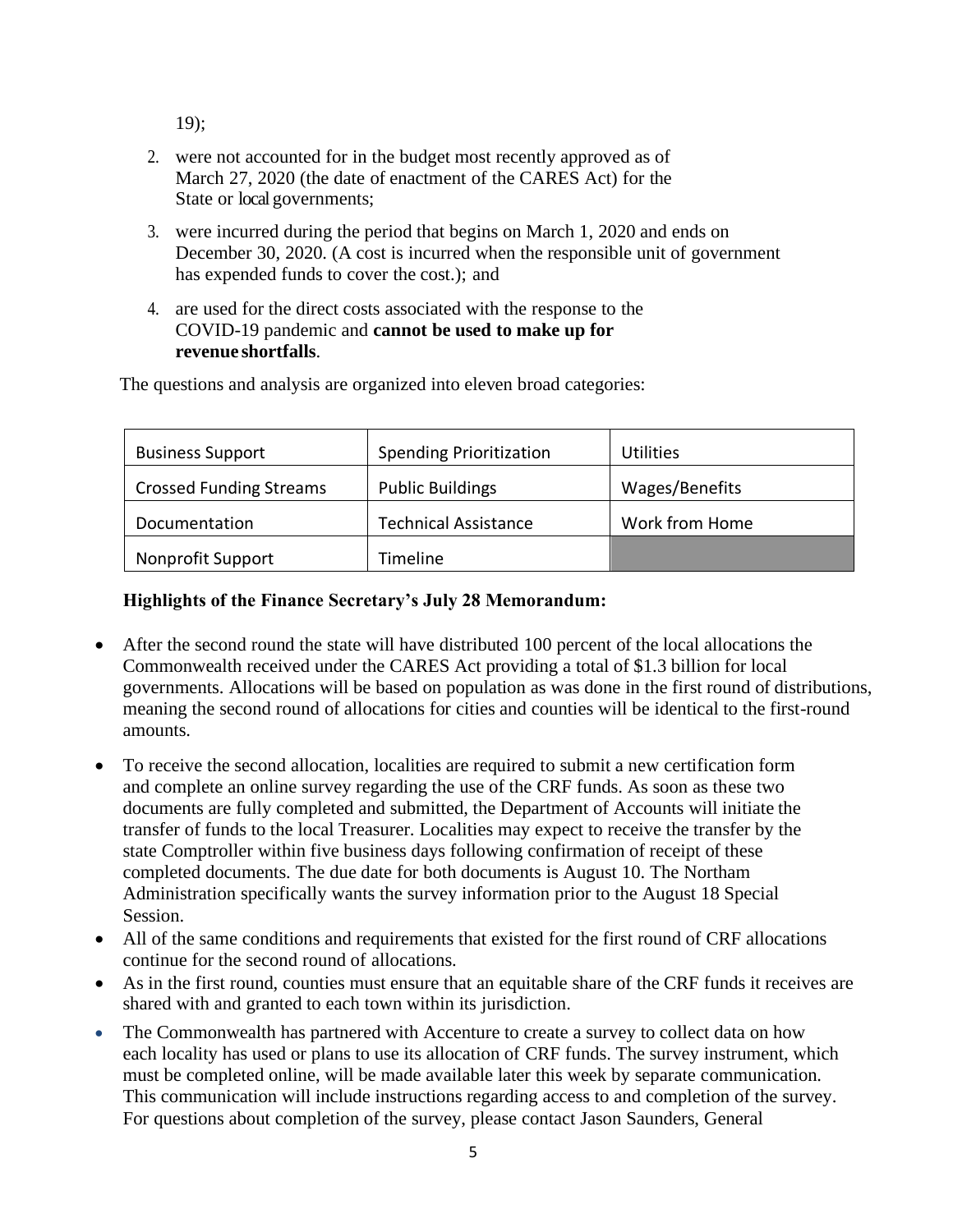Government Coordinator, Department of Planning and Budget, at [jason.saunders@dpb.virginia.gov.](mailto:jason.saunders@dpb.virginia.gov) The survey sent to localities can be accessed [here.](https://dpb.virginia.gov/forms/20200731-1/VADPBLocalGovernmentSurveyQuestions-7-31-2020.pdf)

#### <span id="page-5-0"></span>*BUSINESS SUPPORT*

From federally issued guidance:

"Eligible expenditures include, but are not limited to, payment for:

Expenses associated with the provision of economic support in connection with the COVID-19 public health emergency, such as:

- Expenditures related to the provision of grants to small businesses to reimburse the costs of business interruption caused by required closures.
- Expenditures related to a State, territorial, local, or Tribal government payroll support program.
- Unemployment insurance costs related to the COVID-19 public health emergency if such costs will not be reimbursed by the federal government pursuant to the CARES Act or otherwise."

# <span id="page-5-1"></span>*Question – Small Business Support:*

#### **Does CARES money have to be used toward loans, or can the funds simply be grants?**

In general, CARES money can be used as either loans or grants to support small businesses. Under the *[Code](https://law.lis.virginia.gov/vacode/title15.2/chapter49/section15.2-4905/)  [of Virginia,](https://law.lis.virginia.gov/vacode/title15.2/chapter49/section15.2-4905/)* localities can take advantage of the powers of [industrial development and economic](https://law.lis.virginia.gov/vacode/title15.2/chapter49/section15.2-4905/) [development authorities](https://law.lis.virginia.gov/vacode/title15.2/chapter49/section15.2-4905/) to make these loans or grants. However, not all small business expenses would be eligible. The questions and answers below are from the federal guidance issued May 28, 2020.

#### **The Guidance provides that eligible expenditures may include expenditures related to the provision of grants to small businesses to reimburse the costs of business interruption caused by required closures. What is meant by a "small business," and is the Guidance intended to refer only to expenditures to cover administrative expenses of such a grant program?**

Governments have discretion to determine what payments are necessary. A program that is aimed at assisting small businesses with the costs of business interruption caused by required closures should be tailored to assist those businesses in need of such assistance. The amount of a grant to a small business to reimburse the costs of business interruption caused by required closures would also be an eligible expenditure under section 601(d) of the Social Security Act, as outlined in the Guidance.

**The Guidance provides that expenses associated with the provision of economic support in connection with the public health emergency, such as expenditures related to the provision of grants to small businesses to reimburse the costs of business interruption caused by required closures, would constitute eligible expenditures of Fund payments. Would such expenditures be eligible in the absence**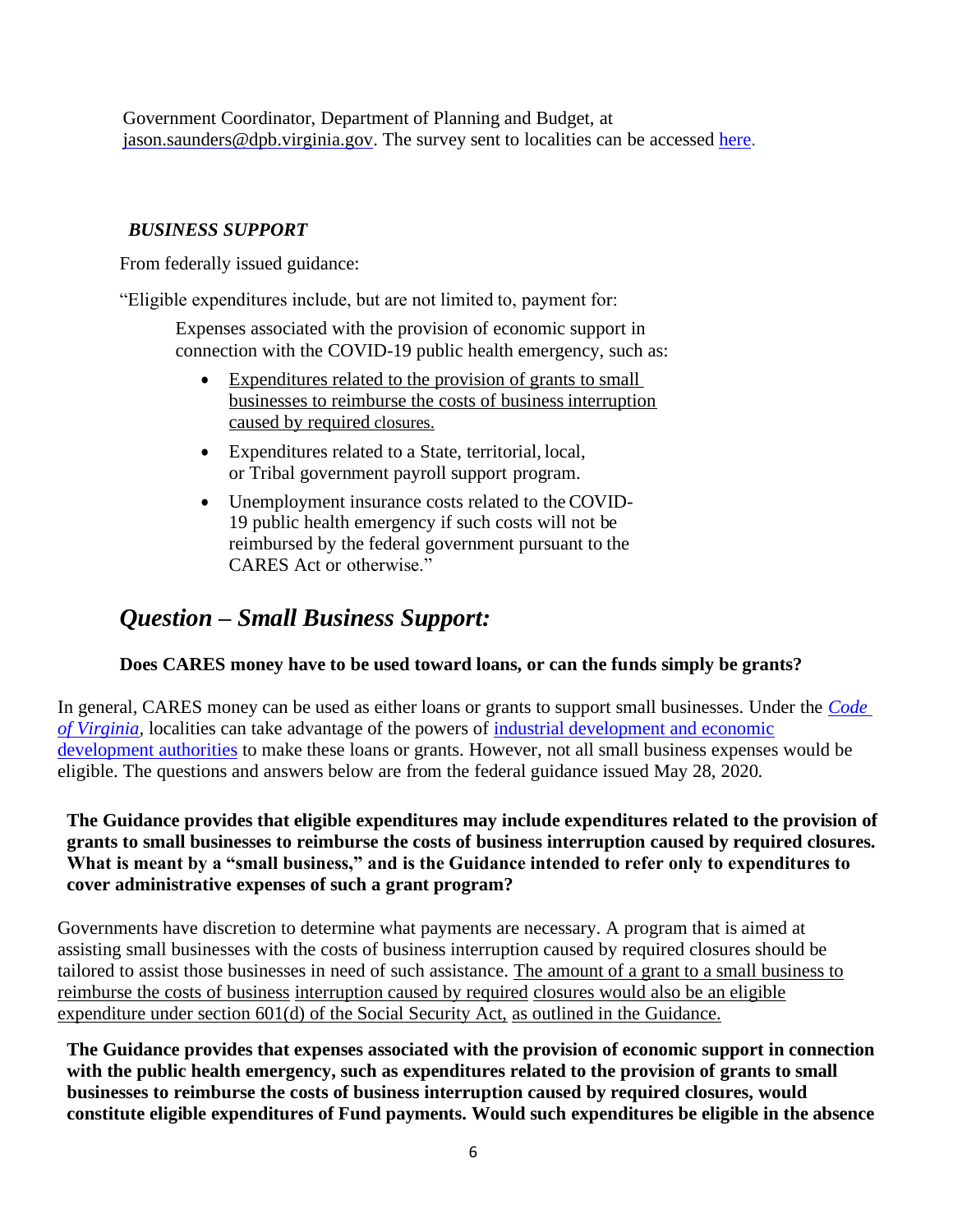#### **of a stay- at-home order?**

Fund payments may be used for economic support in the absence of a stay-at-home order if such expenditures are determined by the government to be necessary. This may include, for example, a grant program to benefit small businesses that close voluntarily to promote social distancing measures or that are affected by decreased customer demand as a result of the COVID-19 public health emergency.

# <span id="page-6-0"></span>*Question – Treatment of Small Business Loans and/or Grants as Taxable or Non-Taxable Income:*

On August 10, the U.S. Treasury Department issued [additional guidance](https://www.irs.gov/newsroom/cares-act-coronavirus-relief-fund-frequently-asked-questions) provided by the Internal Revenue Service regarding the tax treatment of CARES Act business loans and grants. The questions and responses immediately below are from the IRS.

#### *If governments use Fund payments as described in the Guidance to establish a grant program to support businesses, would those funds be considered gross income taxable to a business receiving the grant under the Internal Revenue Code (Code)?*

Yes. The receipt of a government grant by a business generally is not excluded from the business's gross income under the Code and therefore is taxable.

#### *If governments use Fund payments as described in the Guidance to establish a loan program to support businesses, would those funds be considered gross income taxable to a business receiving the loan under the Code?*

Generally, the receipt of loan proceeds is not included in gross income. However, if the government forgives all or a portion of the loan, the amount of the loan that is forgiven is generally included in gross income of the business and is taxable unless an exclusion in section 108 of the Code or other Federal law applies. If an exclusion applies, an equivalent amount of any deductions, basis, losses or other tax attributes may have to be reduced in accordance with the Code or other Federal law.

#### *At what point would costs be considered to be incurred in the case of a grant made by a State, local***,** *or tribal government to cover interest and principal amounts of a loan, such as might be provided as part of a small business assistance program in which the loan is made by a private institution?*

A grant made to cover interest and principal costs of a loan, including interest and principal due after the period that begins on March 1, 2020, and ends on December 30, 2020 (the "covered period"), will be considered to be incurred during the covered period IF the full amount of the loan is advanced to the borrower within the covered period and IF the proceeds of the loan are used by the borrower to cover expenses incurred during the covered period. IF these conditions are met, the amount of the grant will be considered to have been used during the covered period for purposes of the requirement that expenses be incurred within the covered period. Such a grant would be analogous to a loan provided by the Fund recipient itself that incorporates similar loan forgiveness provisions. As with any other assistance provided by a Fund recipient, such a grant would need to be determined by the recipient to be necessary due to the public health emergency.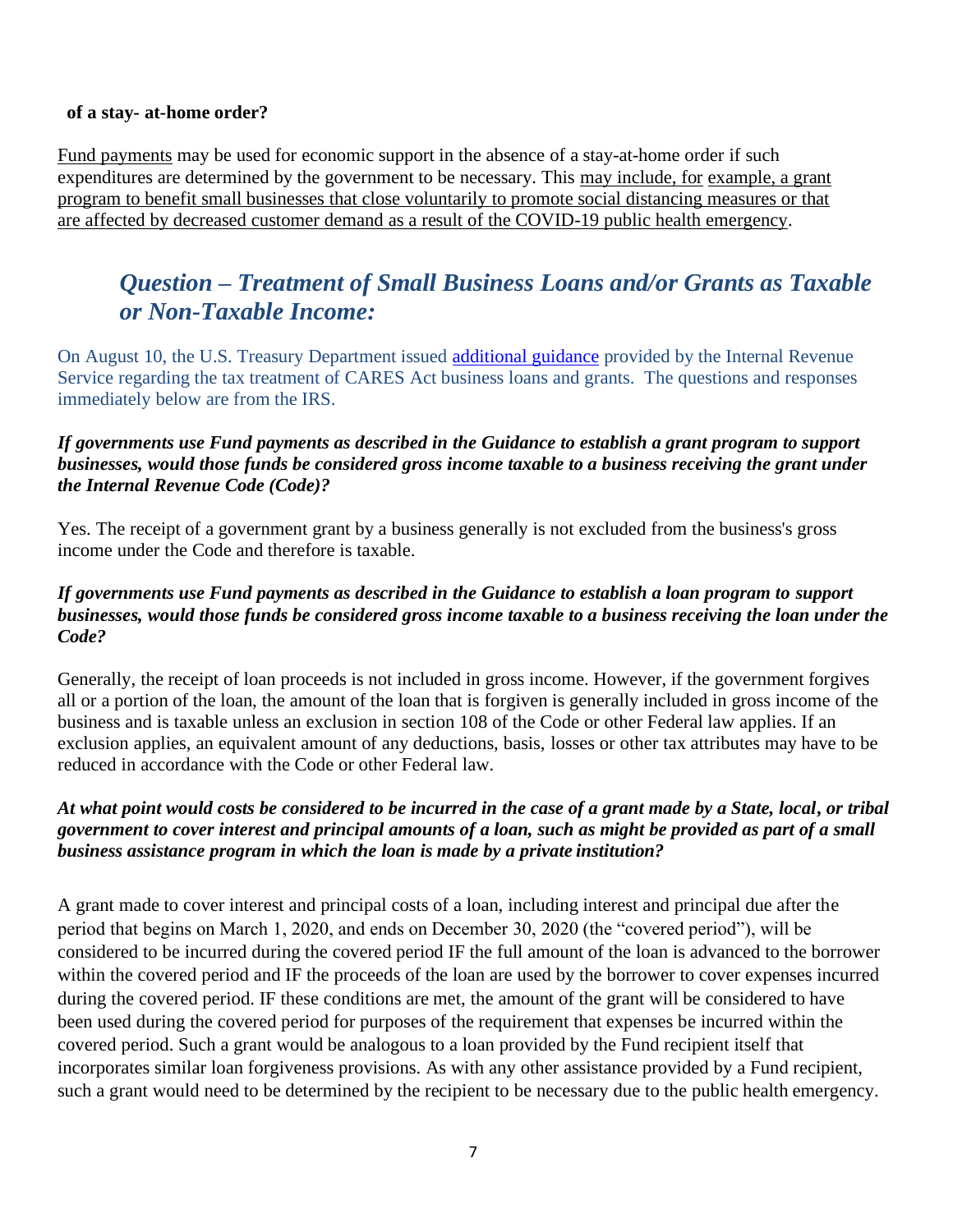#### *UTILITIES*

#### <span id="page-7-0"></span>**"May Fund payments be used to replace foregone utility fees? If not, can Fund payments be used as a direct subsidy payment to all utility account holders?**

Fund payments may not be used for government revenue replacement, including the replacement of unpaid utility fees. Fund payments may be used for subsidy payments to electricity account holders to the extent that the subsidy payments are deemed by the recipient to be necessary expenditures incurred due to the COVID-19 public health emergency and meet the other criteria of section 601(d) of the Social Security Act outlined in the Guidance. For example, if determined to be a necessary expenditure, a government could provide grants to individuals facing economic hardship to allow them to pay their utility fees and thereby continue to receive essential services."

# <span id="page-7-1"></span>*Question – Lost Penalty and Interest Income:*

#### **Can CARES money be used to cover lost penalty and interest income for utilities?**

The "no revenue replacement" rule applies to utilities, as well as to state and local governments. This would extend to penalties and lost interest.

However, the federal guidance specifically approves subsidy grants for certain individuals to allow them to pay their utility fees and receive essential services. Although the federal guidance identifies only electricity accounts, VML believes that it is reasonable to assume that the federal guidance would apply to water, wastewater, and broadband services. Action taken by the Virginia Department of Health to require the City of Petersburg to restore water service to accounts that had been shut off indicates that utilities other than electricity are also essential in fighting COVID-19.

# <span id="page-7-2"></span>*Question – Waste Management Costs:*

#### **Can CARES money be used to support increased waste management costs resulting fromincreased tonnage, increased safety precautions for employees, etc.?**

The Federal Guidance recognizes waste management costs as eligible expenses. It also appears that if a local government designates employees who have certain waste management duties as essential workers or as performing hazardous duty, then CRF money could be used for payroll expenses. Localities should document how the pandemic has affected/increased waste management workload, costs and operations/maintenance. The passages below are from the Federal Guidance.

#### **Are costs associated with increased solid waste capacity an eligible use of payments from the Fund?**

Yes, costs to address increase in solid waste as a result of the public health emergency, such as relates to the disposal of used personal protective equipment, would be an eligible expenditure.

**The Guidance includes workforce bonuses as an example of ineligible expenses but provides that hazard pay would be eligible if otherwise determined to be a necessary expense. Is there a specific definition of "hazard pay"?**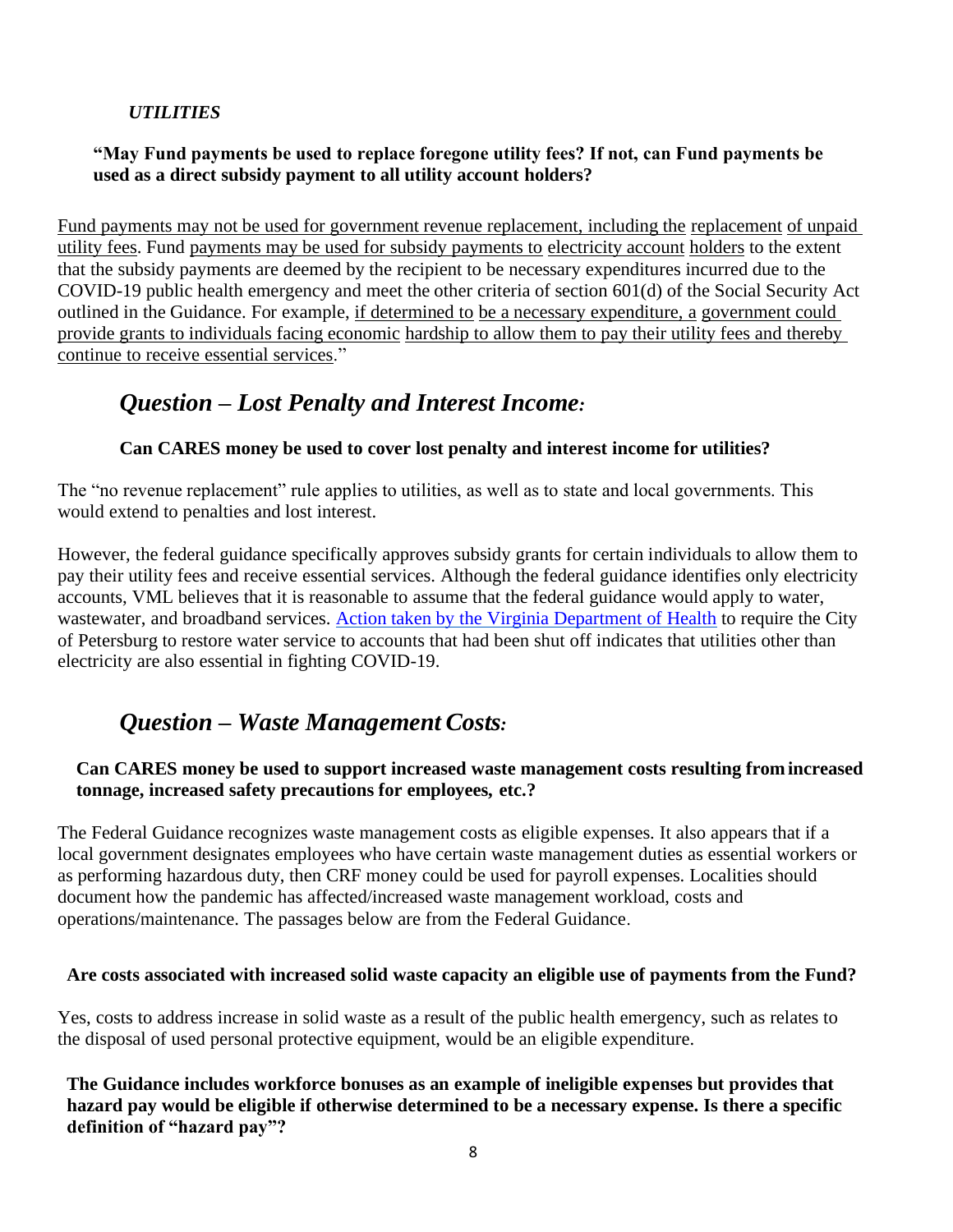Hazard pay means additional pay for performing hazardous duty or work involving physical hardship, in each case that is related to COVID-19.

#### **May payments from the Fund be used to cover across-the-board hazard pay for employees working during a state of emergency?**

No. The Guidance says that funding may be used to meet payroll expenses for public safety, public health, health care, human services, and similar employees whose services are substantially dedicated to mitigating or responding to the COVID-19 public health emergency. Hazard pay is a form of payroll expense and is subject to this limitation, so Fund payments may only be used to cover hazard pay for such individuals.

# *Question – Broadband Expansion:*

#### <span id="page-8-0"></span>**May recipients use Fund payments to expand rural broadband capacity to assist with distance learning and telework?**

Such expenditures would only be permissible if they are necessary for the public health emergency. The cost of projects that would not be expected to increase capacity to a significant extent until the need for distance learning and telework have passed due to this public health emergency would not be necessary due to the public health emergency and thus would not be eligible uses of Fund payments.

# <span id="page-8-1"></span>*WAGES/BENEFITS*

**The Guidance says that a cost was not accounted for in the most recently approved budget if the cost is for a substantially different use from any expected use of funds in such a line item, allotment, or allocation. What would qualify as a "substantially different use" for purposes of the Fund eligibility?**

Costs incurred for a "substantially different use" include, but are not necessarily limited to, costs of personnel and services that were budgeted for in the most recently approved budget but which, due entirely to the COVID-19 public health emergency, have been diverted to substantially different functions. This would include, for example, the costs of redeploying corrections facility staff to enable compliance with COVID-19 public health precautions through work such as enhanced sanitation or enforcing social distancing measures; the costs of redeploying police to support management and enforcement of stay-athome orders; or the costs of diverting educational support staff or faculty to develop online learning capabilities, such as through providing information technology support that is not part of the staff or faculty's ordinary responsibilities. Note that a public function does not become a "substantially different use" merely because it is provided from a different location or through a different manner. For example, although developing online instruction capabilities may be a substantially different use of funds, online instruction itself is not a substantially different use of public funds than classroom instruction.

# *Question – Eligible Hazardous Pay:*

<span id="page-8-2"></span>**What constitutes hazard pay? What positions qualify for it, and is there a limit to the amount**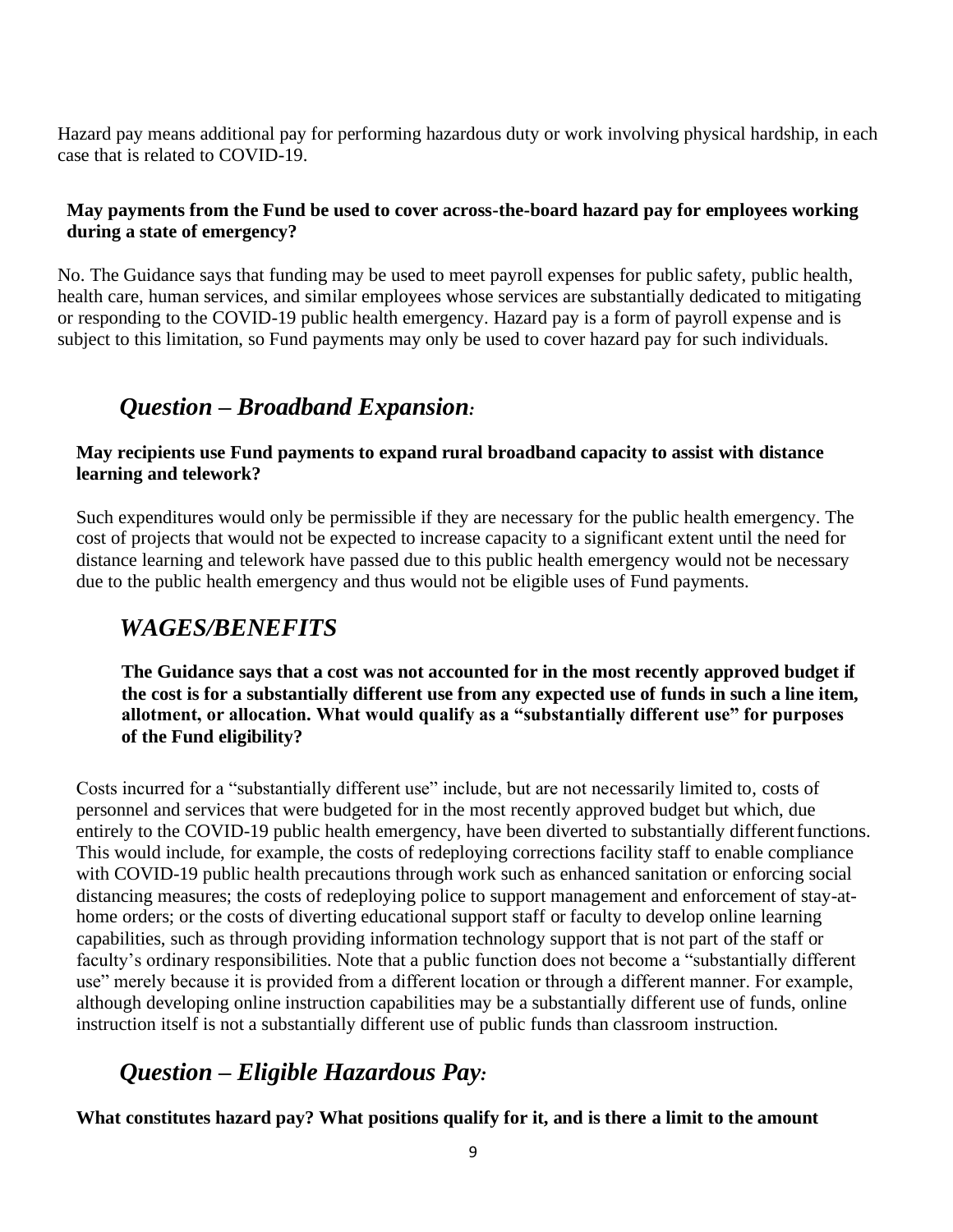#### **that can be paid per person that would be reimbursable under CARES?**

The federal guidance issued in early and late May does not specify a limit to the amount of hazardous pay a person can earn. It does provide a sense of who is eligible. See below.

#### **The Guidance includes workforce bonuses as an example of ineligible expenses but provides that hazard pay would be eligible if otherwise determined to be a necessary expense. Is there a specific definition of "hazard pay"?**

Hazard pay means additional pay for performing hazardous duty or work involving physical hardship, in each case that is related to COVID-19.

#### **The Guidance provides that ineligible expenditures include "payroll or benefits expenses for employees whose work duties are not substantially dedicated to mitigating or responding to the COVID-19 public health emergency." Is this intended to relate only to public employees?**

Yes. This particular nonexclusive example of an ineligible expenditure relates to public employees. A recipient would not be permitted to pay for payroll or benefit expenses of private employees and any financial assistance (such as grants or short-term loans) to private employers are not subject to the restriction that the private employers' employees must be substantially dedicated to mitigating or responding to the COVID-19 public health emergency.

#### **May payments from the Fund be used to cover across-the-board hazard pay for employees working during a state of emergency?**

No. The Guidance says that funding may be used to meet payroll expenses for public safety, public health, health care, human services, and similar employees whose services are substantially dedicated to mitigating or responding to the COVID-19 public health emergency. Hazard pay is a form of payroll expense and is subject to this limitation, so Fund payments may only be used to cover hazard pay for such individuals.

# <span id="page-9-0"></span>*Question – Using CRF Dollars to Replace Lost Local Dollars*:

#### **Can localities eliminate public health and safety positions in their proposed FY 2021 budgets due to revenue shortages, then re-fill those positions using CARES money after the local governing body passes the budget?**

No, if those positions are not substantially dedicated to fighting the COVID-19 pandemic. If those positions are substantially dedicated to responding to the health crisis, then payroll expenses for those positions would be eligible for CARES Act funding. Here is what the federal guidance says about *ineligible expenses*:

- Payroll or benefits expenses for employees whose work duties are not substantially dedicated to mitigating or responding to the COVID-19public health emergency.
- Use of payments from the Fund to cover payroll or benefits expenses of public employees are limited to those employees whose work duties are substantially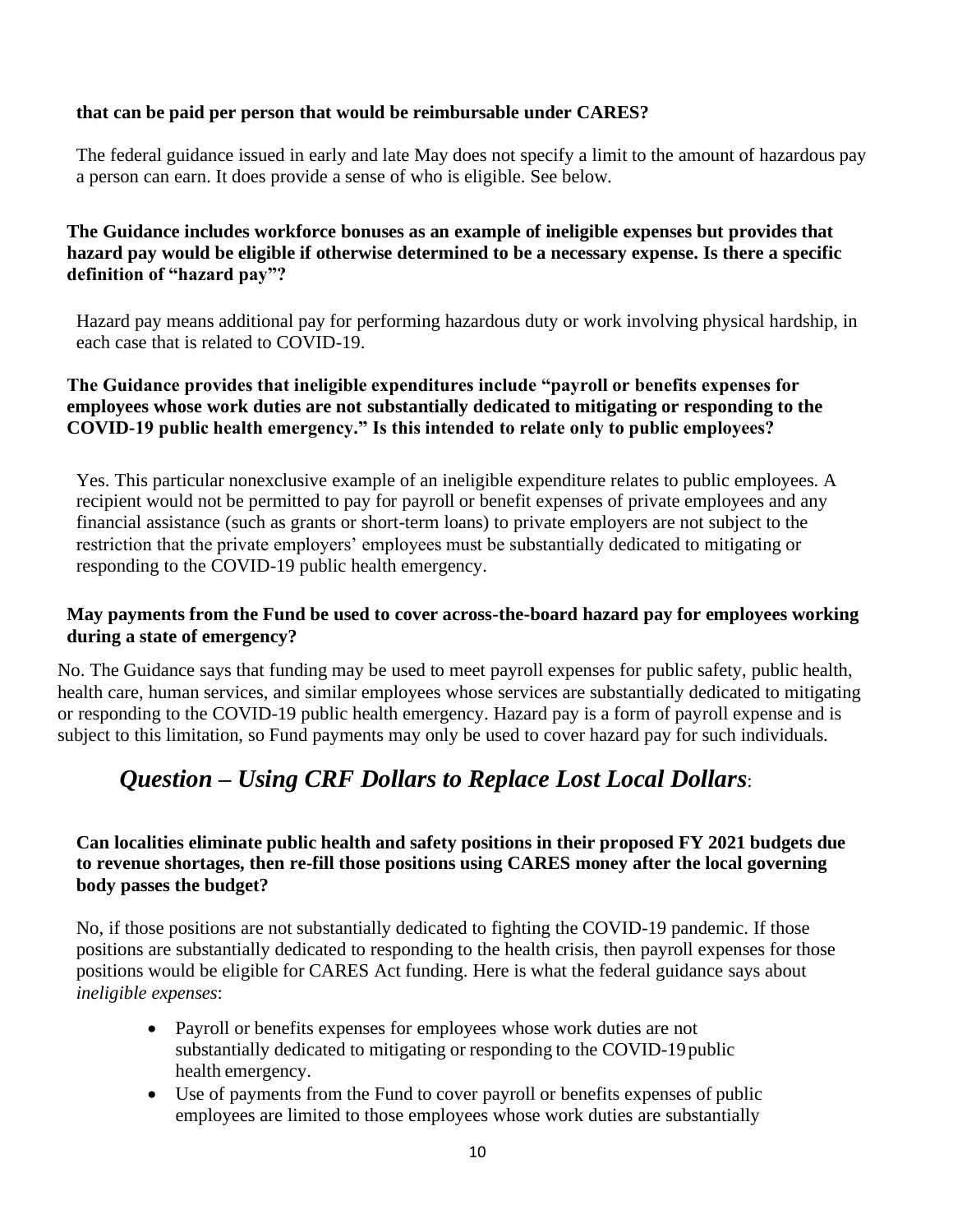dedicated to mitigating or responding to the COVID-19 public health emergency.

- A local government recipient would not be permitted to pay for payroll or benefit expenses of private employees and any financial assistance (such as grants or short-term loans) to private employers are not subject to the restriction that the private employers' employees must be substantially dedicated to mitigating or responding to the COVID-19public health emergency.
- The CARES Act also requires that payments be used only to cover costs that were not accounted for in the budget most recently approved as of March 27, 2020. A cost meets this requirement if either (a) the cost cannot lawfully be funded using a line item, allotment, or allocation within that budget *or* (b) the cost is for a substantially different use from any expected use of funds in such a line item, allotment, or allocation.
- The "most recently approved" budget refers to the enacted budget for the relevant fiscal period for the particular government, without taking into account subsequent supplemental appropriations enacted or other budgetary adjustments made by that government in response to the COVID-19 public health emergency. A cost is not considered to have been accounted for in a budget merely because it could be met using a budgetary stabilization fund, rainy day fund, or similar reserve account.
- The federal terminology "most recently approved budget" based on a date of March 27 is confusing. In Virginia, eligible expenses will overlap two separate fiscal years (FY20 and FY21). VML believes it would be prudent to treat FY21 in the same manner as FY20, addressing funding issues that were not otherwise addressed as of March 27. In other words, don't use the CRF money to replace local dollars, do use CRF money for eligible expenditures in FY21 as in FY20, do record expenditures and document as necessary through December 30, and do not expect CRF reimbursements for costs that are paid after December 30 (unless an invoice was received before December 30 and/or the payment is made within 90 days of the eligible cost being incurred).

#### <span id="page-10-0"></span>*NONPROFITS*

## <span id="page-10-1"></span>*Question – Paying for Homeless Facilities:*

#### **Can CARES Act funds be used to house the homeless?**

Yes. Federal guidance answers the question.

#### **Would providing a consumer grant program to prevent eviction and assist in preventing homelessness be considered an eligible expense?**

Yes, assuming that the recipient considers the grants to be a necessary expense incurred due to the COVID-19 public health emergency and the grants meet the other requirements for the use of Fund payments under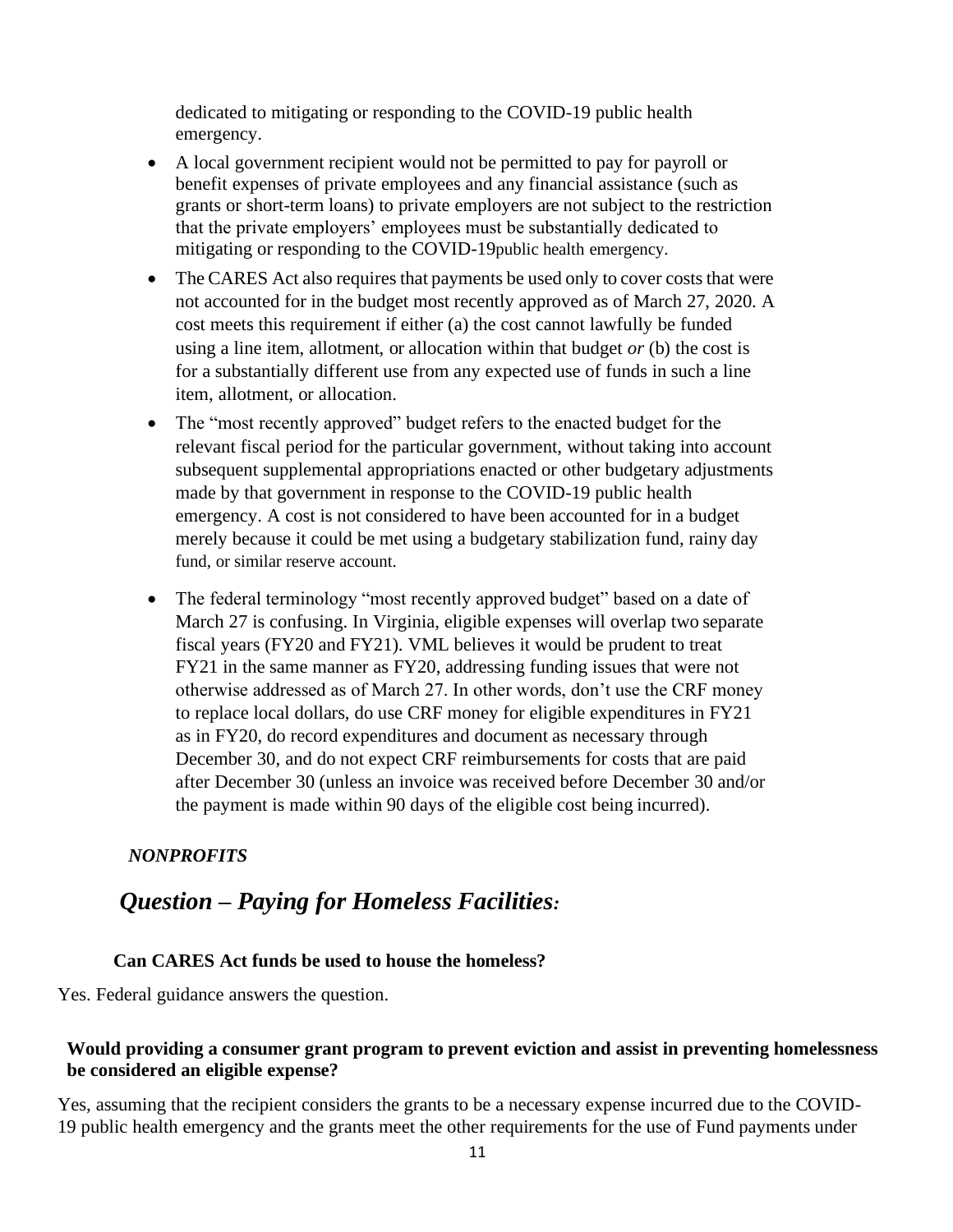section 601(d) of the Social Security Act outlined in the Guidance. As a general matter, providing assistance to recipients to enable them to meet property tax requirements would not be an eligible use of funds, but exceptions may be made in the case of assistance designed to prevent foreclosures.

# <span id="page-11-0"></span>*Question – Housing Assistance for Undocumented Immigrants*:

#### **If CARES funding is provided to a nonprofit for housing support, does the nonprofit have to limit availability of housing to documented residents/citizens?**

The answer is far from clear-cut. Under the 1996 federal Personal Responsibility and Work Opportunity Reconciliation Act, it is illegal to give public funds to undocumented immigrants, establishing comprehensive restrictions on immigrant eligibility for federal public benefits because — according to the act — "It is a compelling government interest to remove the

incentive for illegal immigration provided by the availability of public benefits."

However, the law does spell out [exceptions to the policy, i](https://thehill.com/opinion/immigration/498937-undocumented-immigrants-may-be-eligible-for-federal-covid-care-but-a)ncluding exceptions for medical assistance under Title XIX of the Social Security Act for care that is necessary [for the treatment](https://www.ssa.gov/OP_Home/ssact/title19/1903.htm)  [of an emergency medical condition and public health assistance for](https://www.ssa.gov/OP_Home/ssact/title19/1903.htm) [immunizations or for](https://www.ssa.gov/OP_Home/ssact/title19/1903.htm)  [testing or treatment of communicable disease symptoms. And](https://www.ssa.gov/OP_Home/ssact/title19/1903.htm) Section  $1903(v)(3)$  of the Social [Security Act provides that the term "emergency medical](https://www.ssa.gov/OP_Home/ssact/title19/1903.htm) [condition" means a medical condition](https://www.ssa.gov/OP_Home/ssact/title19/1903.htm)  [manifesting itself with acute symptoms of](https://www.ssa.gov/OP_Home/ssact/title19/1903.htm) sufficient severity that the absence of immediate medical attention could reasonably be expected to result in

- placing the patient's health in serious jeopardy;
- serious impairment to bodily functions; or
- serious dysfunction of any bodily organ or part.

Whether the exception can be leveraged to include housing assistance or to provide housing assistance for the undocumented parents of children who are citizens will have to be [sorted out in federal](https://www.npr.org/2020/05/05/850770390/lawsuit-alleges-cares-act-excludes-u-s-citizen-children-of-undocumented-immigran) [courts](https://www.npr.org/2020/05/05/850770390/lawsuit-alleges-cares-act-excludes-u-s-citizen-children-of-undocumented-immigran) unless [Congress acts.](https://www.npr.org/2020/05/05/850770390/lawsuit-alleges-cares-act-excludes-u-s-citizen-children-of-undocumented-immigran)

<span id="page-11-1"></span>To avoid an unfavorable audit, a locality may want to explore using local dollars to pay for housing services for the undocumented and CRF money for citizens and legal residents.

#### **WORK FROM HOME**

# <span id="page-11-2"></span>*Question – Local Employees Working from Home:*

#### **Can CARES Act funds be used to pay salaries or expenses of local government employees who are assigned to work from home?**

The answer is probably not. Let's review the Federal Guidance. Although the guidance does not provide a direct answer to the question, it does make clear that payroll expenses for public employees are restricted to those whose duties are substantially dedicated to mitigating the COVID-19 pandemic and that across-the-board hazard pay for local employees working during the state of emergency apply to public safety, public health, health care, human services, and similar employees. Work from home local employees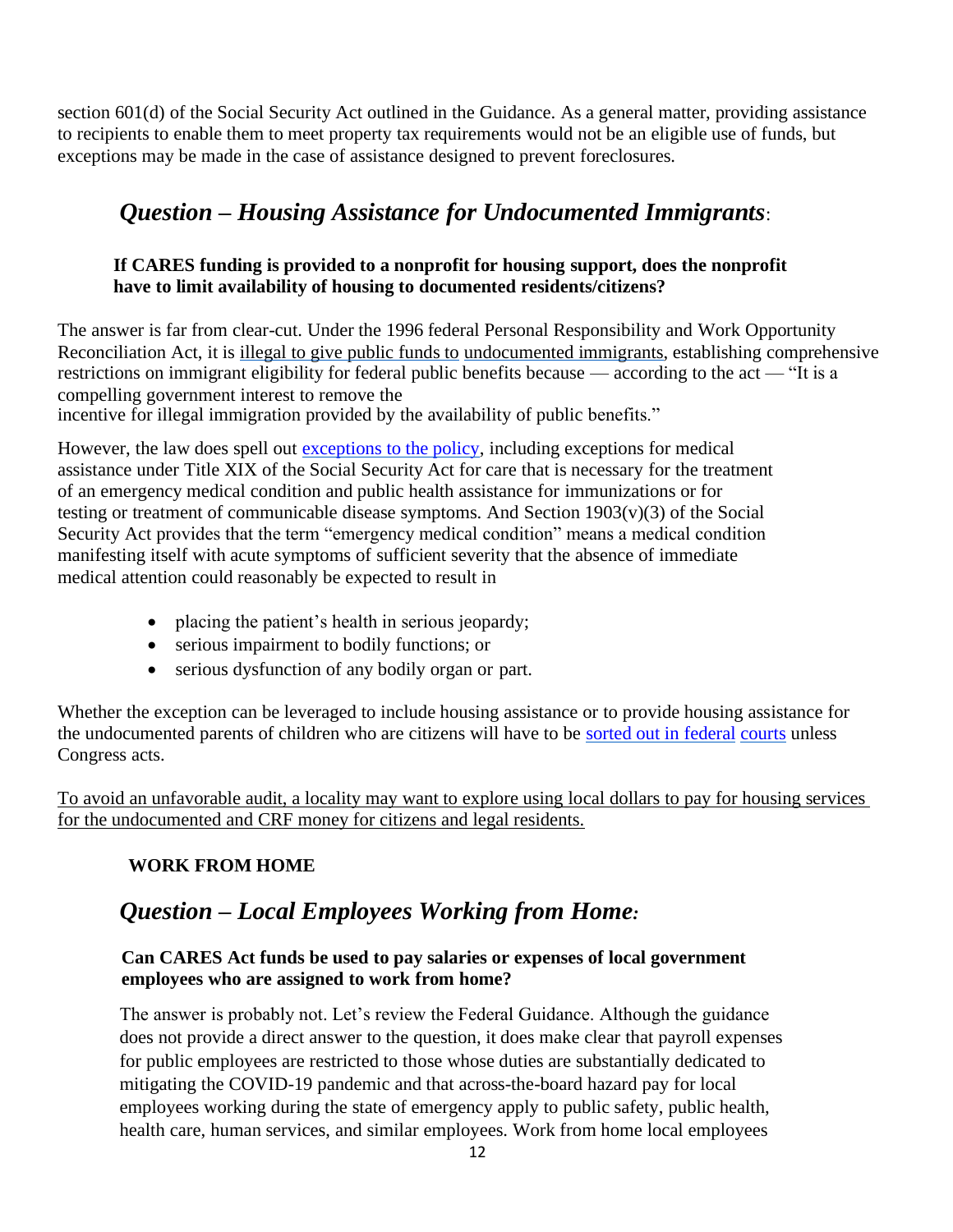are not included.

#### **May recipients create a "payroll support program" for public employees?**

Use of payments from the Fund to cover payroll or benefits expenses of public employees are limited to those employees whose work duties are substantially dedicated to mitigating or responding to the COVID-19 public health emergency.

#### **The Guidance provides that ineligible expenditures include "[p]ayroll or benefits expenses for employees whose work duties are not substantially dedicated to mitigating or responding to the COVID- 19 public health emergency." Is this intended to relate only to public employees?**

Yes. This particular example of an ineligible expenditure relates to public employees.

#### **May payments from the Fund be used to cover across-the-board hazard pay for employees working during a state of emergency?**

No. The Guidance says that funding may be used to meet payroll expenses for public safety, public health, health care, human services, and similar employees whose services are substantially dedicated to mitigating or responding to the COVID-19 public health emergency. Hazard pay is a form of payroll expense and is subject to this limitation, so Fund payments may only be used to cover hazard pay for such individuals.

#### **May payments from the Coronavirus Relief Fund cover day and/or educational care providers (either local government staff or private or non-profit contractors) for children or elders for local government personnel other than Public Safety, Human Services, and Public Health employees?**

A qualified yes. The broadly stated legislative purpose of the CARES Act is to provide fast and direct economic assistance for American workers and families, small businesses, and preserve jobs for American industries.

In today's economy, particularly in times of economic distress, the majority of parents now work, regardless the age of their children. Most families work out of necessity because the economic climate dictates that there must be two bread winners to the pay the bills. Parents may face the danger of losing a job or missing a promotion because of illness, pregnancy, or taking care of loved ones.

The lack of quality childcare (and by extension adult daycare) are significant impediments for unemployed workers to return to the workplace or seek and accept new employment opportunities. Providing caregiver services comports with the CARES Act by allowing unemployed persons to return to work and by encouraging childcare and other caregiver services to stay in business further strengthening local economies.

The VEC acknowledges this situation regarding the payment of unemployment benefits. In a June press [release, t](https://www.vec.virginia.gov/node/11997)he employment commission pointed out that certain circumstances such as health, *childcare or other caregiver responsibilities*, may warrant continued payments of unemployment benefits to a claimant who has refused to return work pending the outcome of an administrative review.

Governor Northam's recently announced [Rent and Mortgage Relief Program \(RMRP\)](https://www.dhcd.virginia.gov/governor-northam-launches-rent-and-mortgage-relief-program-assist-virginians-facing-eviction-or) also recognizes the lack of childcare (in addition to income restrictions) as one of several situations qualifying applicants for this housing assistance program.

It is not unreasonable to permit the use of CRF dollars for these services regardless if a local government employee is or is not a first responder. However, a locality may want to put into a place a sliding scale fee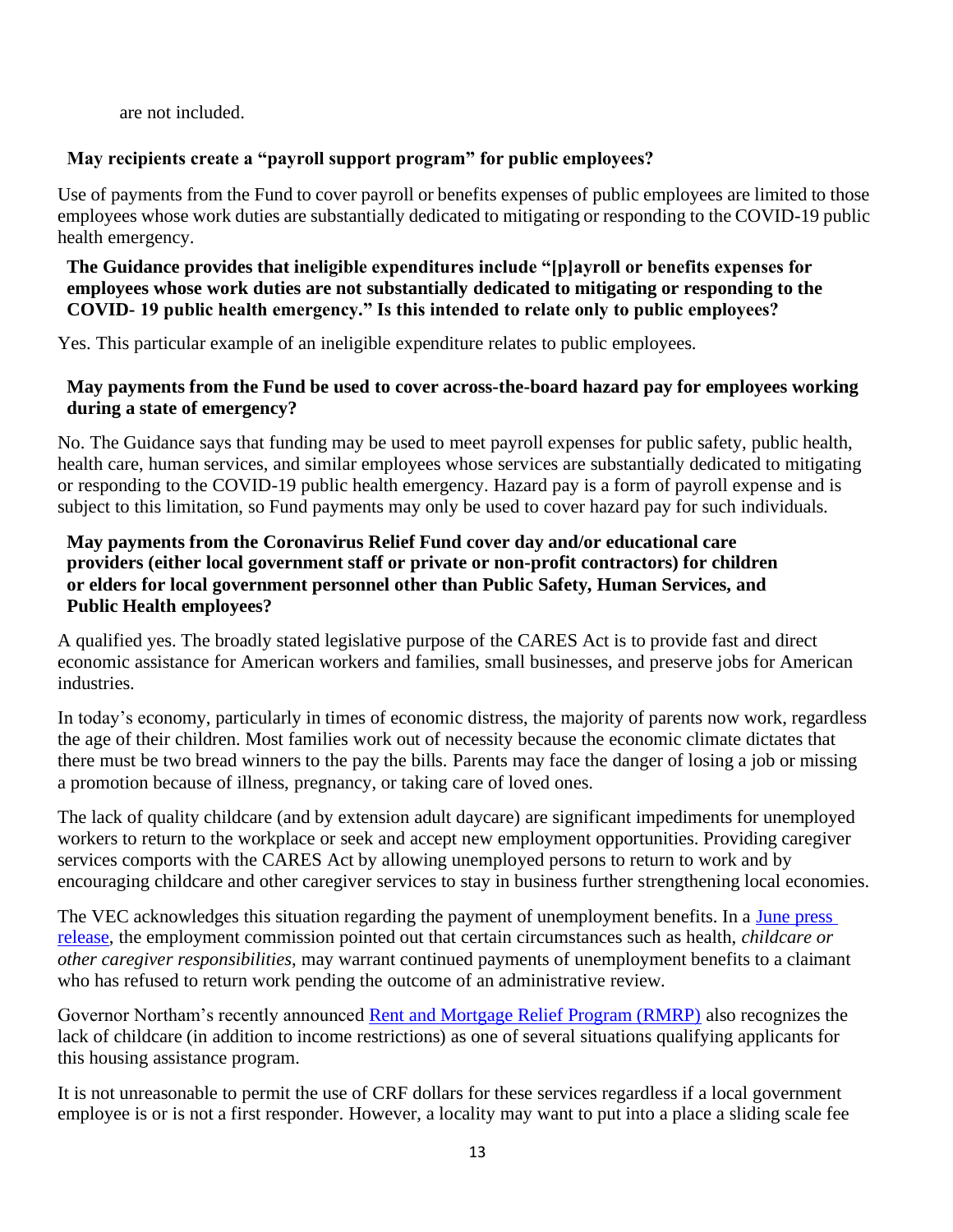<span id="page-13-0"></span>structure based on financial need to supplement the CRF money.

#### *CROSSED FUNDING STREAMS*

### <span id="page-13-1"></span>*Question – CARES Act Money and Third-Parties:*

#### **Can recipients of SBA, CDBG, etc. funds also receive CARES money?**

Yes, but such allocations are not mandated by the federal legislation or guidance. Transfers are permissive and permitted if the requirements of the CARES Act and Federal Guidance are met, meaning the third-party provides services that respond to either the impacts of the public health emergency related to COVID-19 or to the pandemic's economic consequences. Services can include, but would not be limited to, housing for those in need of quarantine or who are without shelter, food drives, grants or loans to small businesses, etc.

The key item to remember is that the locality will still be responsible for any audit finding that shows transferred funds were not spent in accordance with the federal legislation. Localities should make sure that third-party spending is tracked and documented.

# <span id="page-13-2"></span>*Question – Use of CRF Dollars and Other CARES Act Money*

#### **Can localities combine CRF dollars with federal supplemental appropriations in the CARES Act for eligible expenditures? Are any localities doing so?**

The Federal Guidance issued is far from clear cut. Here are excerpts from the U.S. Treasury Department.

#### **Are there prohibitions on combining a transaction supported with Fund payments with other CARES Act funding or COVID-19 relief Federal funding?**

Recipients will need to consider the applicable restrictions and limitations of such other sources of funding. In addition, expenses that have been or will be reimbursed under any federal program, such as the reimbursement by the federal government pursuant to the CARES Act of contributions by States to State unemployment funds, are not eligible uses of Fund payments.

#### **Are recipients required to use other federal funds or seek reimbursement under other federal programs before using Fund payments to satisfy eligible expenses?**

No. Recipients may use Fund payments for any expenses eligible under section 601(d) of the Social Security Act outlined in the Guidance. Fund payments are not required to be used as the source of funding of last resort. However, as noted below, recipients may not use payments from the Fund to cover expenditures for which they will receive reimbursement.

It appears that the federal and state governments do not prohibit combining CRF and federal supplemental appropriations to fund an eligible project or reimburse eligible expenditures provided that the requirements set out above are carried out. Or, CRF money can be spent separately from an existing federal grant for the same purpose. For example, the City of Falls Church uses both CRF dollars and CDBG grants to provide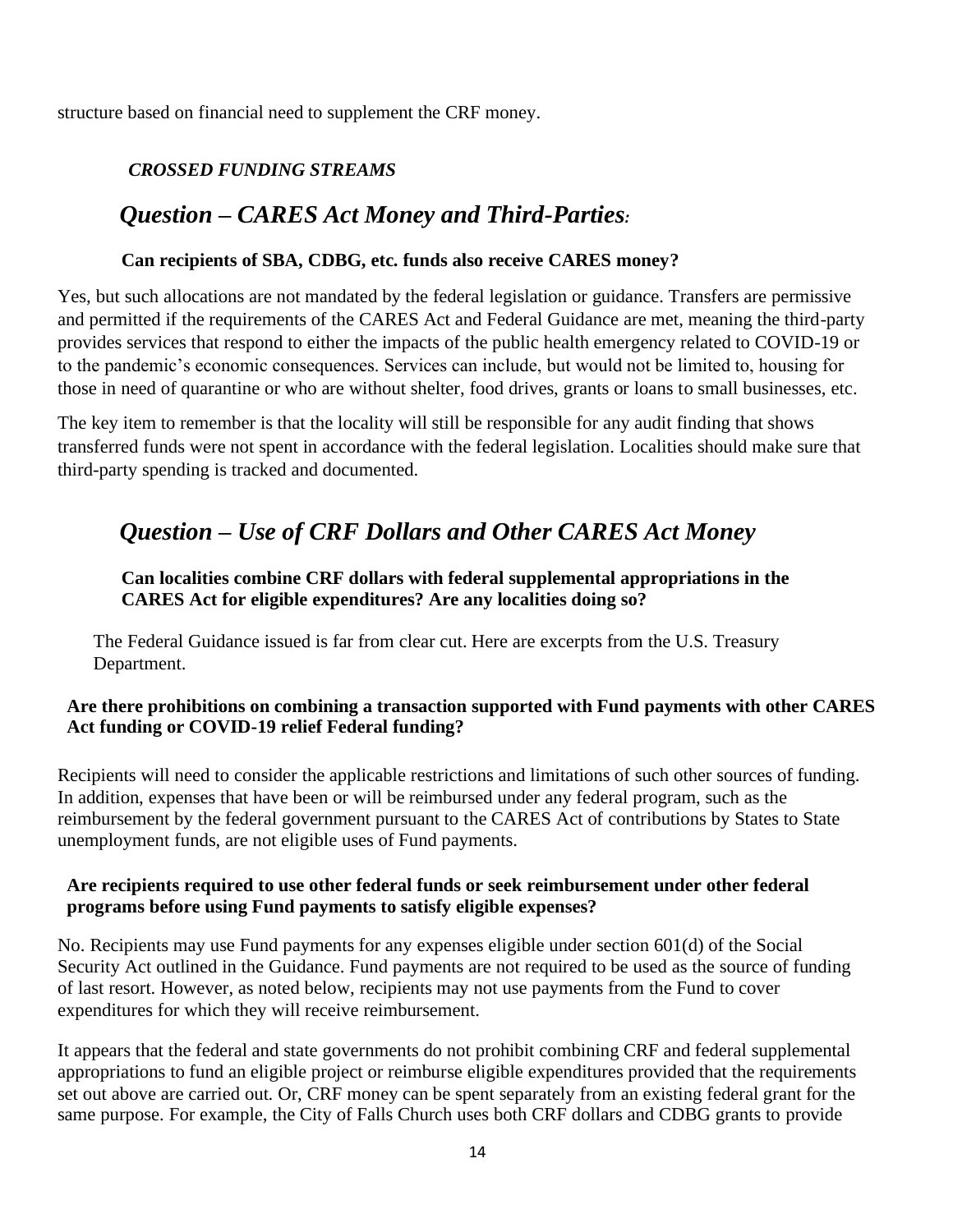<span id="page-14-0"></span>rental and utility assistance.

# *Question – Use of CRF Dollars as Matching Funds*

#### **Can localities use CRF dollars to meet matching requirements for other funding sources, such as FEMA?**

Yes, CRF funds may be used toward required matches for other federal funding sources being used to address COVID-related expenses that otherwise meet CRF eligibility requirements. While localities have received verbal guidance to this effect from a variety of sources, the U.S. Department of the Treasury confirmed this in writing in its June 24, 2020 update to its [Frequently](https://home.treasury.gov/system/files/136/Coronavirus-Relief-Fund-Frequently-Asked-Questions.pdf) [Asked Questions document.](https://home.treasury.gov/system/files/136/Coronavirus-Relief-Fund-Frequently-Asked-Questions.pdf)

In its [August 10 guidance,](https://home.treasury.gov/system/files/136/Coronavirus-Relief-Fund-Frequently-Asked-Questions.pdf) the U.S. Treasury provided additional guidance on this topic. Payments from the Fund may be used to meet the non-federal matching requirements for Robert T. Stafford Disaster Relief and Emergency Assistance Act, PL 100-707assistance to the extent such matching requirements entail COVID-19-related costs that otherwise satisfy the Fund's eligibility criteria and the Stafford Act. States are fully permitted to use payments from the Fund to satisfy 100% of their cost share for lost wages assistance recently made available under the Stafford Act.

#### <span id="page-14-1"></span>*TECHNICAL ASSISTANCE*

## <span id="page-14-2"></span>*Question – Elections:*

#### **For local elections in May and June, the Department of Elections (ELECT) distributed PPE to be used in polling places. Will ELECT do the same in November, or will localities need to set aside CARES funds to ensure the safety of voters and poll workers?**

As per a June 9th memo, ELECT plans to distribute CARES funding to support COVID-related expenses, as well as PPE, based on the total number of registered voters in each locality. Funds may only be used in connection with the November 2020 federal election and must be encumbered, if not already paid, by November 30, 2020. CARES support may cover expenses such as increased demand for absentee ballots, additional voter outreach, the purchase of safety equipment, and the hiring of temporary staff.

In a follow-up memo dated July  $30<sup>th</sup>$ , ELECT confirmed that funding should have been released during the first week of August, based on the method by which localities usually receive funds through the state accounting system.

It is important to note, November 3, 2020 will mark the first Election Day in Virginia under the General Assembly's newly-enacted law that expands voting access to 45 days prior to any election. The extension of a lease on space to account for early voting *will not* qualify for the use of CARES funds. However, should a locality need to rent additional space to allow for adequate social distancing, buy additional protective shields for poll workers, etc., these *will* be allowable expenses.

#### **To what extent does ELECT anticipate a COVID-related rule overriding local ordinances on party endorsements in local elections?**

ELECT does not anticipate any new rules related to local ordinances on party endorsements.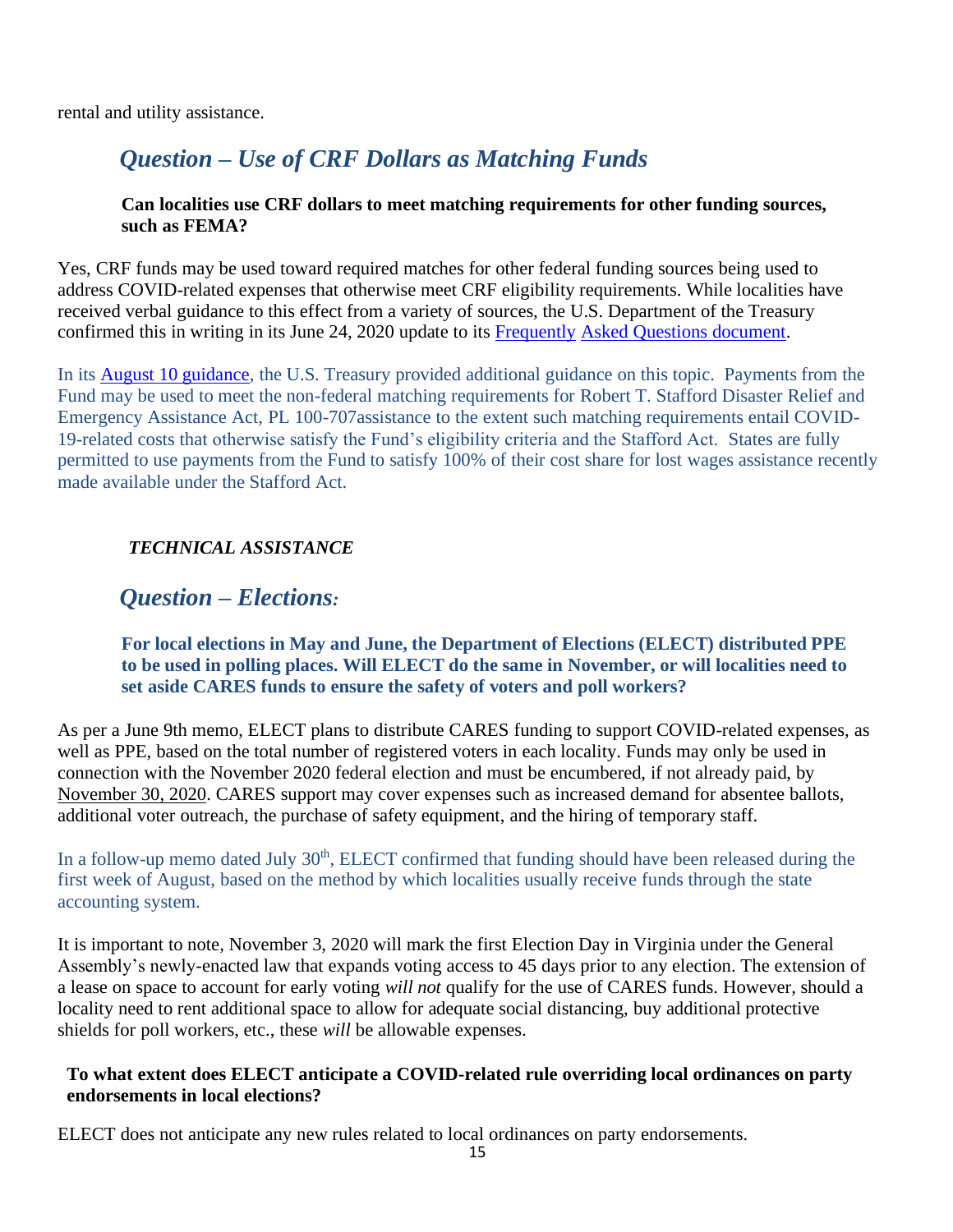#### <span id="page-15-0"></span>*PUBLIC BUILDINGS*

# <span id="page-15-1"></span>*Question – Capital Purchases:*

#### **May governments retain assets purchased with payments from the Fund?**

Yes, if the purchase of the asset was consistent with the limitations on the eligible use of funds provided by section 601(d) of the Social Security Act.

#### **What rules apply to the proceeds of disposition or sale of assets acquired using payments from the Fund?**

If such assets are disposed of prior to December 30, 2020, the proceeds would be subject to the restrictions on the eligible use of payments from the Fund provided by section 601(d) of the Social Security Act.

#### <span id="page-15-2"></span>*TIMELINE*

# <span id="page-15-3"></span>*Question – Coronavirus Relief Fund Time Period:*

#### **When can CARES Act money be applied to eligible expenses? Can money from the Coronavirus Relief Fund be spent or encumbered after December 30? Can CRF dollars be used to reimburse expenses incurred before March 27, 2020?**

Federal Guidance recognizes the eligible cost period as beginning on March 1, 2020 and ending on December 30, 2020. The Commonwealth has already transferred half of the amounts designated for localities. The distribution was based on population. This means localities can use CRF money to reimburse itself for eligible expenditures. It is incumbent upon local governments to ensure the use of the funds meet the requirements set forth by the federal government.

Recordkeeping should include but not be limited to payroll time records, invoices, and/or sales receipts. The Commonwealth will hold local governments responsible and accountable for maintaining all necessary documentation to ensure adherence to federal legislation and guidelines.

The use of CRF money by governments is complicated. According to Finance Secretary Aubrey Layne's [May 12 memorandum, c](https://www.finance.virginia.gov/media/governorvirginiagov/secretary-of-finance/pdf/SOF--Memo-to-Localities-5_12_20.pdf)ounties must ensure that an equitable share of the CRF funds it receives are shared with and granted to each town within its town

jurisdiction. "Equitable share" is not defined in Secretary Layne's memorandum. It appears that some counties are basing the distribution to its towns on population.

VML recommends that towns work collaboratively with their counties to develop plans for addressing both the pandemic and the re-opening of local economies. To the extent possible, town and county spending plans and priorities should be coordinated.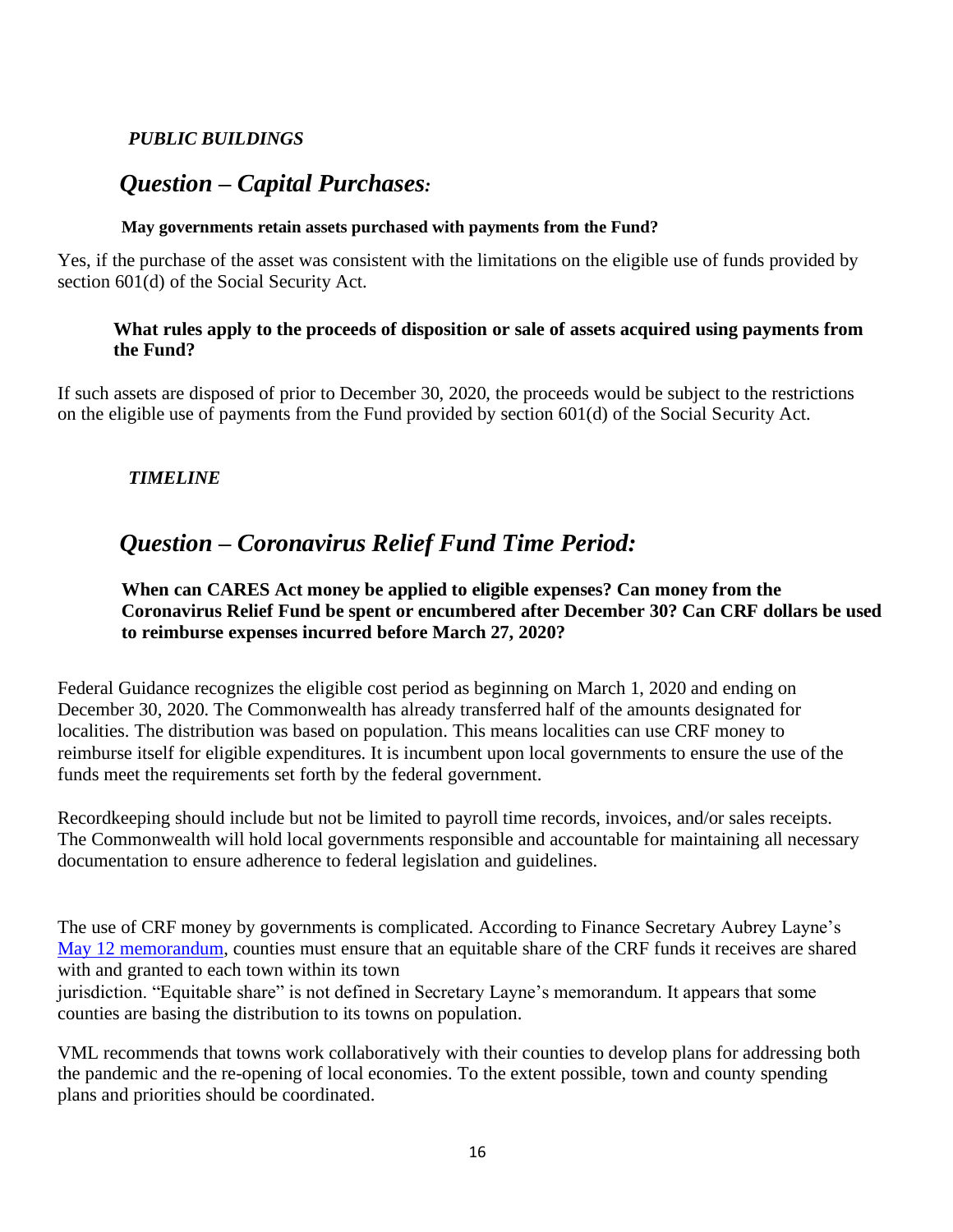# <span id="page-16-0"></span>*Question – Maximizing CRF Dollars before the Deadline:*

**Can a locality partner with another CRF-eligible entity to spend CARES Act allotments before the December 30 deadline?**

An argument can be made that Federal Guidance generally supports localities entering in partnerships with other eligible entities to spend CARES Act money. The answer below can be found in Secretary Layne's [May 12 memorandum to local](https://www.finance.virginia.gov/media/governorvirginiagov/secretary-of-finance/pdf/SOF--Memo-to-Localities-5_12_20.pdf) [officials.](https://www.finance.virginia.gov/media/governorvirginiagov/secretary-of-finance/pdf/SOF--Memo-to-Localities-5_12_20.pdf)

#### **May a unit of local government receiving a Fund payment transfer funds to another unit of government?**

"Yes. For example, a county may transfer funds to a city, town, or school district within the county and a county or city may transfer funds to its State, provided that the transfer qualifies as a necessary expenditure incurred due to the public health emergency and meets the other criteria of section 601(d) of the Social Security Act outlined in the Guidance. For example, a transfer from a county to a constituent city would not be permissible if the funds were intended to be used simply to fill shortfalls in government revenue to cover expenditures that would not otherwise qualify as an eligible expenditure."

By extension, it seems reasonable that Locality A can transfer some portion of its CARES Act allocation to Locality B. The critical factors are that a jointly funded project comply with the objectives of the federal legislation and guidance in that payments from the CRF only may be used to cover costs that:

- 1. are necessary expenditures incurred due to the public health emergency with respect to the Coronavirus Disease 2019(COVID– 19);
- 2. were not accounted for in the budget most recently approved as of March 27, 2020 (the date of enactment of the CARES Act) for the State or local governments;
- 3. were incurred during the period that begins on March 1, 2020 and ends on December 30, 2020. (A cost is incurred when the responsible unit of government has expended funds to cover the cost or received an invoice for the purchase of goods or services during the eligibility period.); and
- 4. are used for the direct costs associated with the response to the COVID-19 pandemic and cannot be used to make up for revenue shortfalls.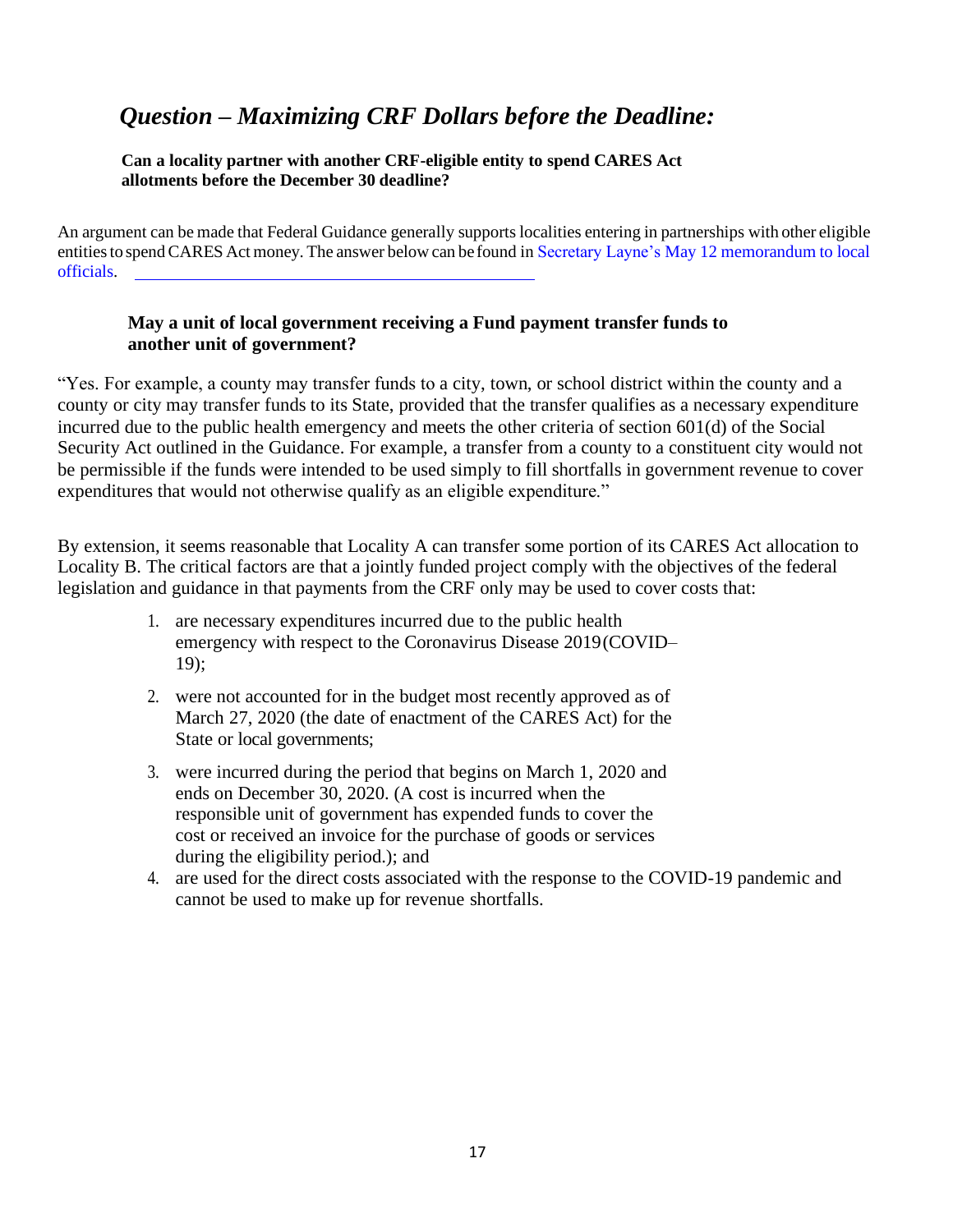# <span id="page-17-1"></span><span id="page-17-0"></span>*DOCUMENTATION Question – Reviewing Potential CRF Expenditures:*

#### **Is there a best management practice for evaluating or approving proposed CARES Act expenditures?**

Neither the federal legislation nor the guidance issued by the U.S. Treasury Department and the Commonwealth of Virginia prescribe or recommend a process for pre-approving projects or expenditures eligible for CARES Act funding. It is the responsibility of local governments to ensure that the use of the money meets the demands and requirements of the federal legislation and guidance.

VML is aware that at least one locality (City of Falls Church) put into action a "Cost Recovery Team" to recommend projects and spending to the City Manager for approval. The team is comprised of agency staff from the Finance and Public Works Departments as well as the City's Emergency Manager and the City's Grant Manager. The Grants Manager's usual focus is transportation funding. By adding this position to the Cost Recovery Team, the City makes use of the Grants Manager's skills and experience as well as possible transportation projects that could be eligible for CRF dollars. If a budget amendment is required by City Council, then a submission is prepared.

Another issue to keep in mind is *procurement*. The [Virginia Public Procurement Act](https://law.lis.virginia.gov/vacode/title2.2/chapter43/) emphasizes competitive bidding for projects, although there are exceptions such as in emergencies. Nonetheless, it is advisable for localities to work with their legal representatives and procurement officers before opening the CRF spigot. The December 30 cutoff date for spending CARES Act money will induce localities to act quickly to purchase goods and services but be aware that acting hastily could result in a bad audit.

# <span id="page-17-2"></span>*Question -- Reporting and Record Retention Requirements:*

**What information is the Treasury Department's Office of the Inspector General requiring to monitor the receipt, disbursement, and use of Coronavirus Relief Fund payments? How will this affect local governments?**

The U.S. Treasury issued [July 2 a memorandum for Coronavirus Relief Fund Recipients.](http://www.ncai.org/Covid-19/administrative/Treasury_Office_of_Inspector_General_Coronavirus_Relief_Fund_Recipient_Reporting_and_Record_Keeping_Requirements__-OIG-CA-20-021-_-003-_-004-.pdf) The document provides the reporting and record retention requirements for the period beginning on March 1, 2020 and ending on December 30, 2020.

The document targets each prime recipient of CRF payments, requiring each prime recipient to report interim and quarterly data and other recipient data according to the requirements. The Treasury Department is working on development of a portal that is expected to be operational by September 1, 2020 for the quarterly reports. The Interim Reporting is for the period March 1 through June 30 and is due no later than July 17, 2020.

The memorandum defines "prime recipients" as including all 50 States, Units of Local Governments, the District of Columbia, U.S. Territories, and Tribal Governments that **received a direct payment** from Treasury in accordance with Title V of the Coronavirus Aid, Relief, and Economic Security Act. In Virginia, the only local government to receive a direct payment from the U.S. Treasury was Fairfax County.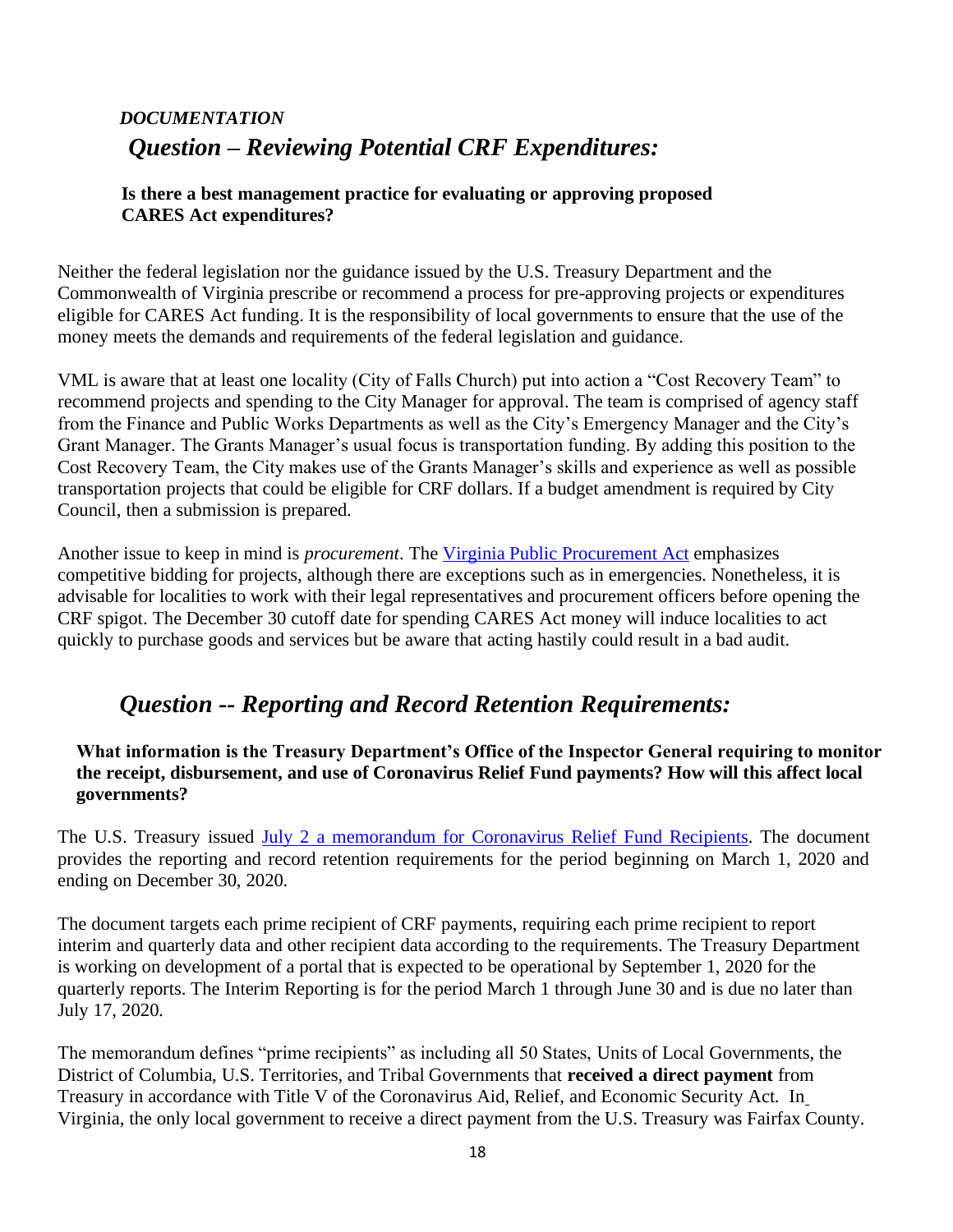This means for all other Virginia localities (cities, towns and counties), the Commonwealth of Virginia is the direct recipient.

However, VML recommends that all cities and those towns that received payments from their counties to instruct their finance staff to familiarize themselves with the reporting requirements outlined in the July 2 memorandum. It is reasonable to assume that the Commonwealth of Virginia will expect assistance from localities to complete the federal government's information dictates. Local governments should begin to prepare the necessary financial information in accordance with the July 2 memorandum as early as possible. Doing so early will result in a less time-consuming workload than postponing actions until later.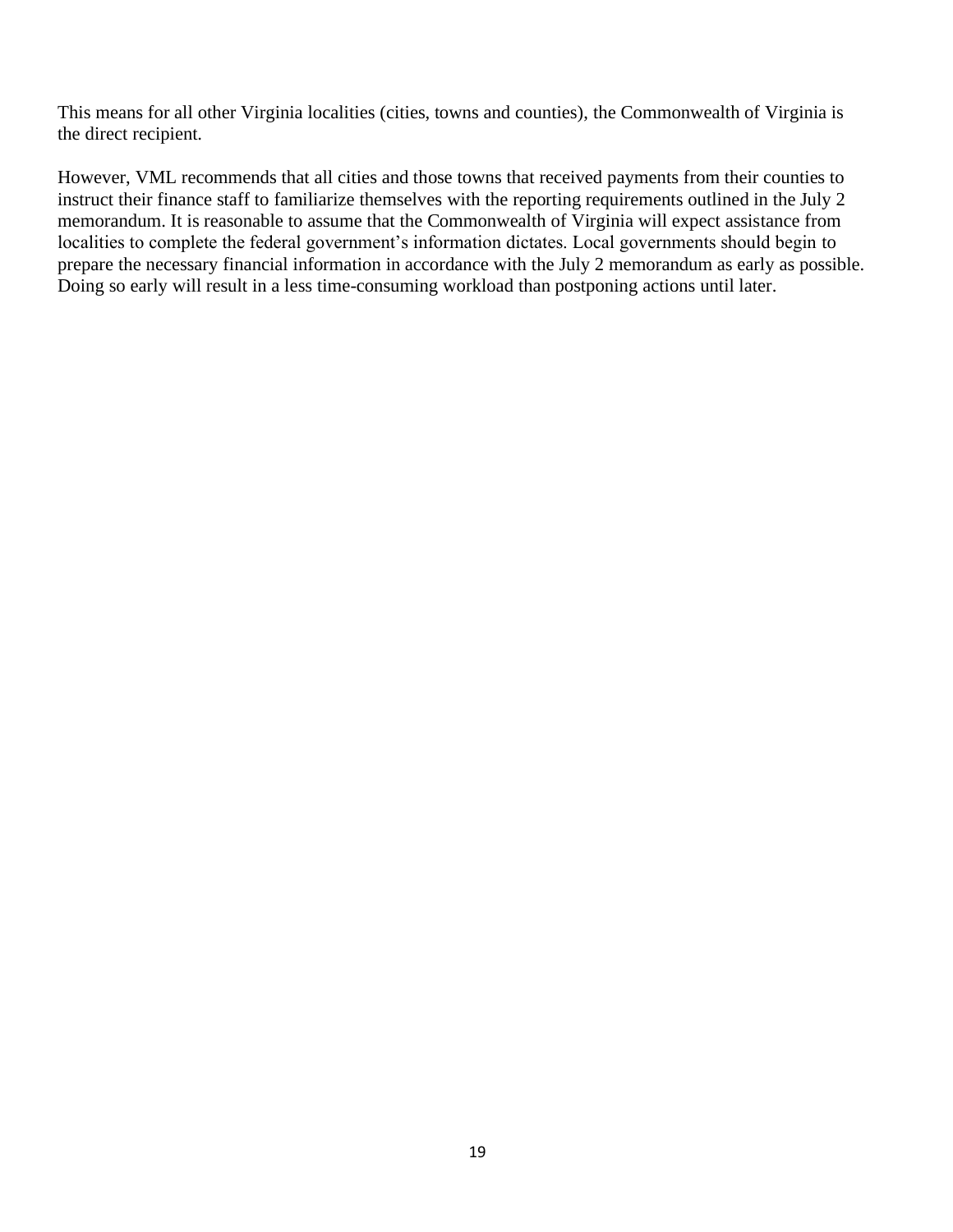#### **APPENDIX**

# *Tracking COVID-19 Related Salary Expenses*

<span id="page-19-0"></span>The U.S. Treasury Department guidance on the CARES Act states that "funding can be used to meet payroll expenses for public safety, public health, health care, human services, and similar employees whose services are substantially dedicated to mitigating or responding to the COVID- 19 public health emergency." The first and most important element in determining payroll eligibility for meeting CARES Act guidelines is to carefully track and describe employee time actually spent on COVID-related activities. Only then can each activity be examined to determine whether federal guidelines for reimbursement have been met. A timesheet tracking system is needed for this purpose.

The City of Virginia Beach uses a payroll tracking system to monitor time spent on COVID- related activities. Their Public Safety and Human Services Department employees are required to enter into the system their COVID-related activities on a daily basis.

The City of Newport News appears to use an even more comprehensive and flexible Leave and Timesheet System to track COVID-19 related work time spent by its employees some of whom may not be currently recognized under the CARES Act as eligible for hazard pay. All Newport News government employees are required to use the system and input their work data on a daily basis. Newport News uses their time and leave system to tie into and populate the payroll system. It is important to note that their system has the ability to capture explanatory notes to describe the COVID-related work activity time entered. Basically, the hours entered and described by Newport News employees are non- routine, non-regular duties that they expect could be eligible for CARES reimbursement. These are generally actions that staff needed to take to address any level of COVID responses, from the initial steps, to sustained control and containment processes, and recovery to reopening, as well as preparation for a potential next late 2020 pandemic wave. Some common themes are preparation and planning meetings, cleaning/social distancing/containment actions, staffing review and alignment, financial reviews and purchasing actions, vulnerable population actions, business grant development and recovery planning.

Newport News management expects to carefully review all timesheet submissions to determine which will be submitted for final CARES Act reimbursement.

To address the need for detailed COVID-related employee activity monitoring, the city added two lines to their existing timesheet system as seen below:

1) COVID-19 time worked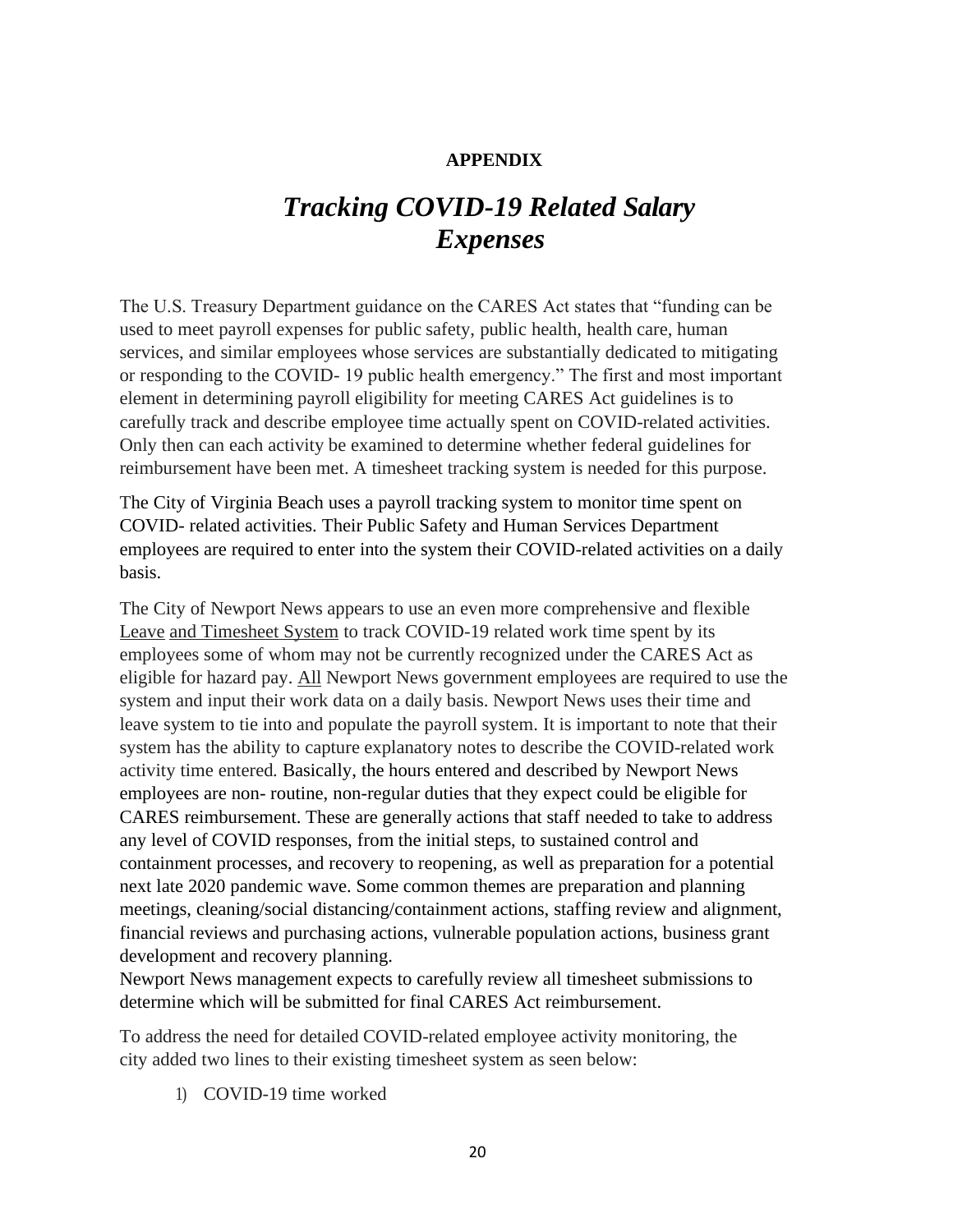#### 2) Modified Schedule

The modified schedule timeline refers to employees who cannot do their normal work, but were still being paid, due to the COVID-19 crisis. An example would be street construction workers kept home because social distancing guidelines would not allow them to work in their normal size crew, but still being paid.

| Work Period May 25th thru May 31st |          |           |          |          |          |          |           |
|------------------------------------|----------|-----------|----------|----------|----------|----------|-----------|
| Day of Week                        | Mon      | Tue       | Wed      | Thu      | Fri      | Sat      | Sun       |
| Date                               | $25-May$ | $26$ -May | $27-May$ | $28-May$ | $29-May$ | $30-May$ | $31$ -May |
| <b>Scheduled Work</b>              |          |           |          |          | 3        |          |           |
| <b>Modified Schedule</b>           |          |           |          |          |          |          |           |
| Training                           |          |           |          |          |          |          |           |
| Covid-19 Time Worked               |          |           |          |          |          |          |           |
| Paid Personal Leave                |          |           |          |          |          |          |           |
| <b>Holiday Granted</b>             |          |           |          |          |          |          |           |
| <b>Total Hours</b>                 |          |           | 10       | 10       | ç        |          |           |
| <b>Notes</b>                       |          |           |          |          |          |          |           |

#### **Example of Employee Weekly Timesheet (daily explanatory notes omitted)**